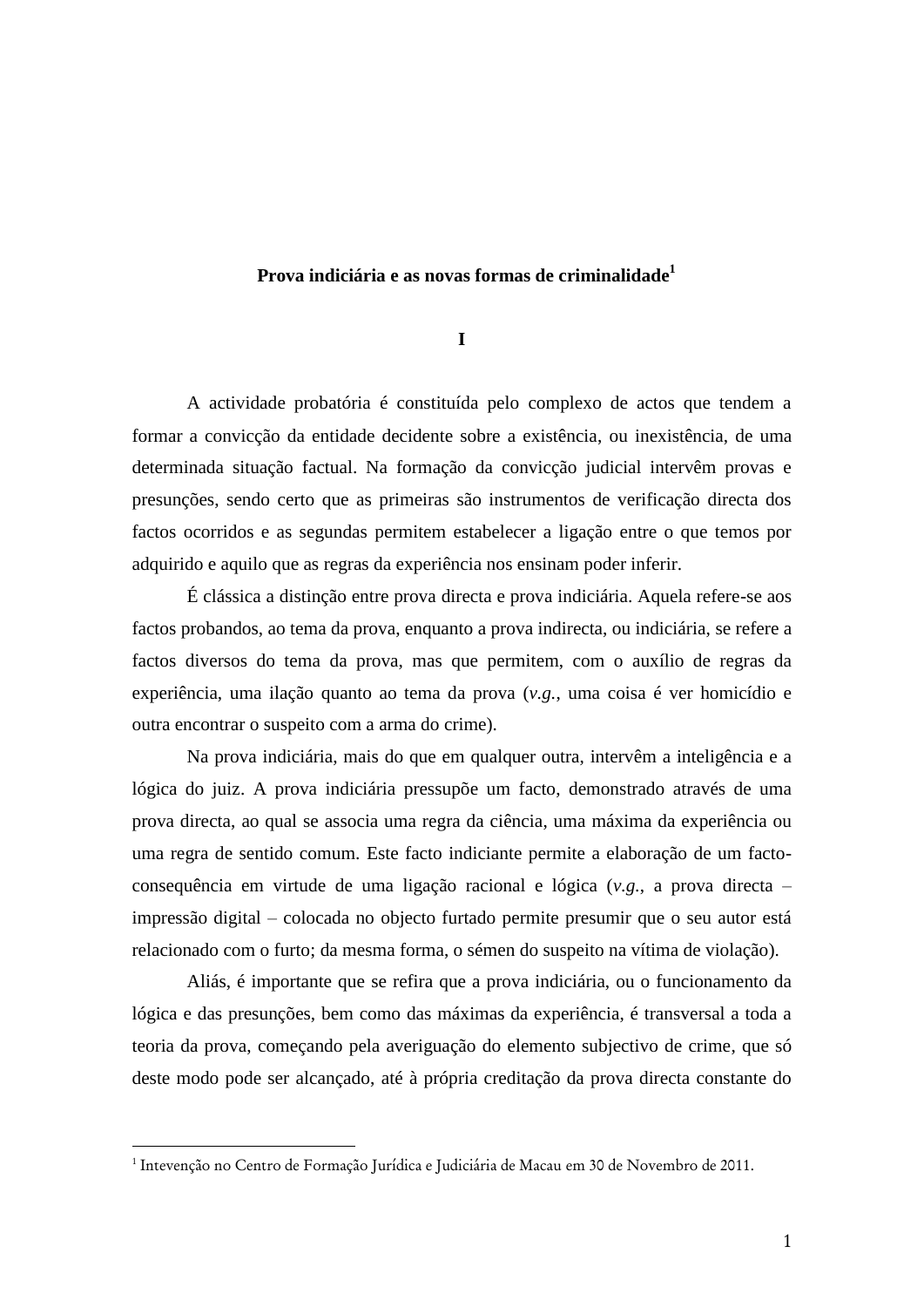testemunho (a intenção de matar infere-se da zona atingida; da arma empregada; da forma de utilização).

A primeira tentativa de regulação formal da prova indiciária verificou-se com a Constituição Criminal Carolina da Alemanha, considerada como o primeiro código penal da Idade Média, a qual regulou em detalhe a prova por indícios, ainda que negando-lhe a capacidade para fundamentar uma condenação. A mesma prova por indícios justificava que, com base na sua existência, o juiz recorresse à tortura do suspeito para provocar a confissão, que, na época, era considerada a rainha de todas as provas (*regina probatorum*) e, uma vez obtida, constituía prova plena. Sem embargo, foi a supressão da tortura como método de prova que atribuiu à prova indiciária o seu valor como meio de convicção autónomo. Foi longo o percurso ensaiado pela prova indiciária até atingir a sua maioridade e lograr obter um lugar de relevo entre os meios de prova, nomeadamente em processo penal. Na verdade, uma visão transversal ao longo da História imprime a ideia de que os indícios têm sido o elemento essencial nalguns dos grandes processos criminais e os casos Dreyfus<sup>2</sup>, Lokerbie<sup>3</sup>, O. J. Simpson<sup>4</sup> são exemplos dessa afirmação.

<sup>2</sup> Caso Dreyfus – foi um escândalo político que dividiu a França por muitos anos, durante o final do século XIX. Centrava-se na condenação por alta traição de Alfred Dreyfus em 1894, um oficial de artilharia do exército francês, de origem judaica. O acusado sofreu um processo fraudulento conduzido a portas fechadas. Dreyfus era, em verdade, inocente: a condenação baseava-se em documentos falsos. Quando os oficiais de alta patente franceses se aperceberam disto, tentaram ocultar o erro judicial. A farsa foi acobertada por uma onda de nacionalismo e xenofobia que invadiu a Europa no final do século XIX.

<sup>&</sup>lt;sup>3</sup> A importância dos indicios foi fundamental no caso Lokerbie pelo que, para uma melhor compreensão se transcreve Informação constante da Wikipedia "The initial investigation into the crash site by Dumfries and Galloway Constabulary involved many helicopter surveys, satellite imaging, and a fingertip search of the area by police and soldiers. More than 10,000 pieces of debris were retrieved, tagged and entered into a computer tracking system. The perpetrators had apparently initially intended the plane to crash into the sea, destroying any traceable evidence, but the late departure time of the aircraft meant that its explosion over land left a veritable trail of evidence.

The fuselage of the aircraft was reconstructed by air accident investigators, revealing a 20-inch (510 mm) hole consistent with an explosion in the forward cargo hold. Examination of the baggage containers revealed that the container nearest the hole had blackening, pitting, and severe damage indicating a "highenergy event" had taken place inside it. A series of test explosions were carried out to confirm the precise location and quantity of explosive used.

Cassette player similar to the one allegedly used in the disaster fragments of a Samsonite suitcase believed to have contained the bomb were recovered, together with parts and pieces of circuit board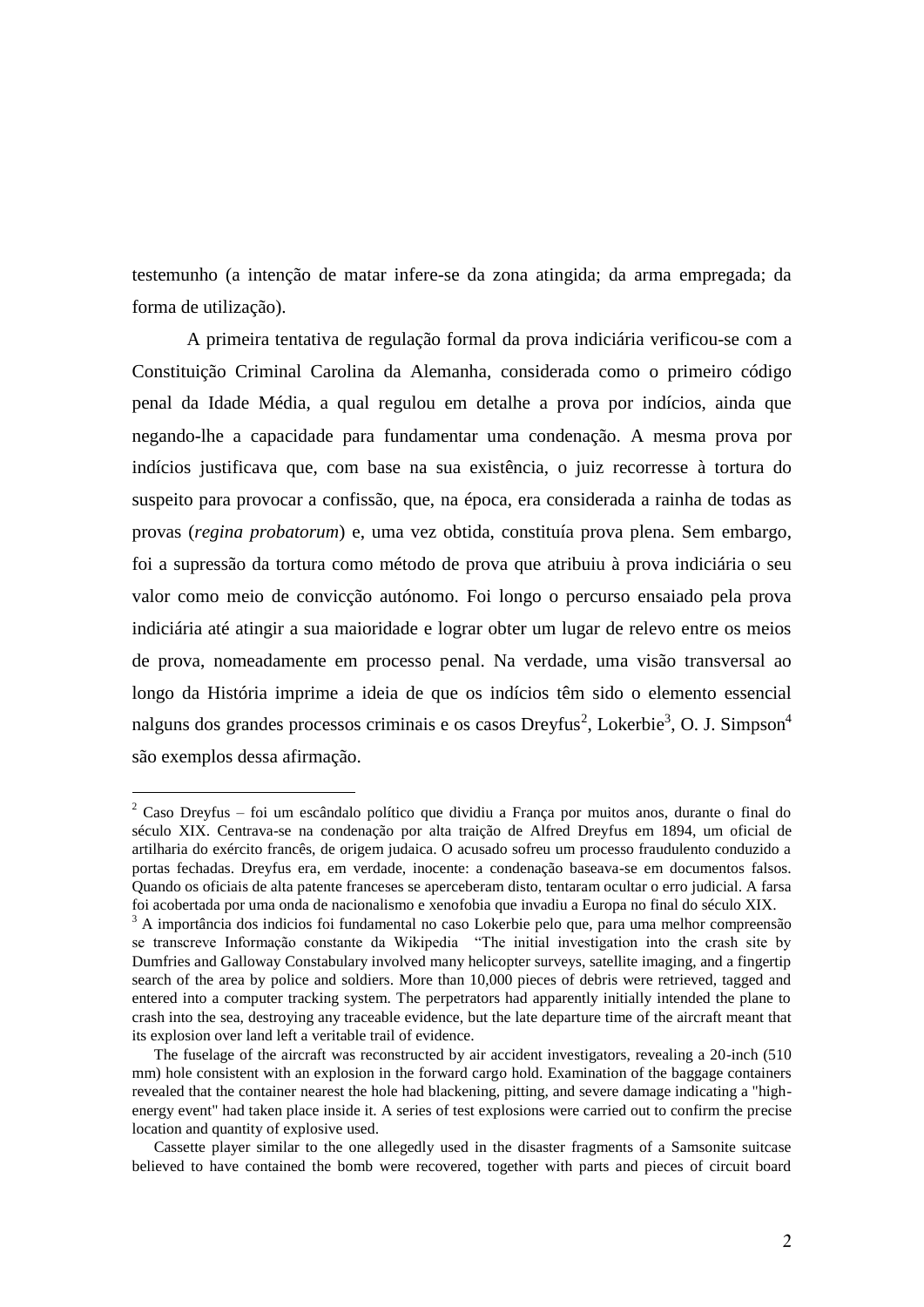Diversos factores se conjugam nesse voltar de página, em que convergem as imposições de novos tipos de criminalidade, como é o caso da criminalidade económica e financeira, em que os sinais, ou indícios, são factores essenciais para descodificar situações ambíguas, ou, numa outra perspectiva, derivam da espantosa evolução que se

The clothes were traced to a Maltese merchant, Tony Gauci, who became a key prosecution witness, testifying that he sold the clothes to a man of Libyan appearance. Gauci was interviewed 23 times, giving contradictory evidence about who had bought the clothes, that person's age, appearance and the date of purchase but later identified Abdelbaset al-Megrahi. As Megrahi had only been in Malta on 7 December, that date was assumed to be the purchase date. An official report, providing information not made available to the defence during the original trial, stated that, four days before identifying al-Megrahi for the first time, Gauci had seen a picture of al-Megrahi in a magazine which connected him to the bombing, a fact which could have distorted his judgment. The date is also in doubt as Gauci had testified that Malta's Christmas lights had not been on when the clothes had been purchased, it has since been found they had been switched on 6 December. Scottish police had also failed to inform the defence that another witness had testified seeing Libyan men making a similar purchase on a different day.

A circuit board fragment, allegedly found embedded in a piece of charred material, was identified as part of an electronic timer similar to that found on a Libyan intelligence agent who had been arrested 10 months previously, carrying materials for a Semtex bomb. The timer allegedly was traced through its Swiss manufacturer, Mebo, to the Libyan military, and Mebo employee Ulrich Lumpert identified the fragment at al-Megrahi's trial. Mebo's owner, Edwin Bollier testified at the trial that the Scottish police had originally shown him a fragment of a brown 8-ply circuit board, of a prototype timer which had never been supplied to Libya. Yet the sample he was asked to identify at the trial was a green 9-ply circuit board that Mebo had indeed supplied to Libya. Bollier wanted to pursue this discrepancy, but was told by trial Judge, Lord Sutherland, that he could not do so.[Bollier later revealed that in 1991 he had declined an offer from the FBI of \$4 million to testify that the timer fragment was part of a Mebo MST-13 timer supplied to Libya. On 18 July 2007, Ulrich Lumpert admitted he had lied at the trial. In a sworn affidavit before a Zurich notary public, Lumpert stated that he had stolen a prototype MST-13 timer printed circuit board from Mebo and gave it without permission on 22 June 1989, to "an official person investigating the Lockerbie case". Dr Hans Köchler, UN observer at the Lockerbie trial, who was sent a copy of Lumpert's affidavit, said: "The Scottish authorities are now obliged to investigate this situation. Not only has Mr Lumpert admitted to stealing a sample of the timer, but to the fact he gave it to an official and then lied in court". Traces of high explosives RDX and pentaerythritol tetranitrate (PETN) were found in close proximity to the explosion.

Investigators discovered that a bag had been routed onto PA 103, via the interline baggage system at Frankfurt, from the station and approximate time at which bags were unloaded from flight KM180 from Malta. Although documentation for flight KM180 indicated that all bags on that flight were accounted for, the court inferred that the bag came from that flight and that it contained the bomb. In 2009, it was revealed that security guard Ray Manley had reported that Heathrow's Pan Am baggage area had been broken into 17 hours before flight 103 took off. Police lost the report and it was never investigated or brought up at trial."

<sup>4</sup> No qual a análise de ADN assumiu um papel fundamental.

identified as part of a Toshiba Bombeat radio cassette player, similar to that used to conceal a Semtex bomb seized by West German police from the Palestinian militant group Popular Front for the Liberation of Palestine - General Command two months earlier. Items of baby clothing, which were subsequently proven to have been made in Malta, were also thought to have come from the same suitcase.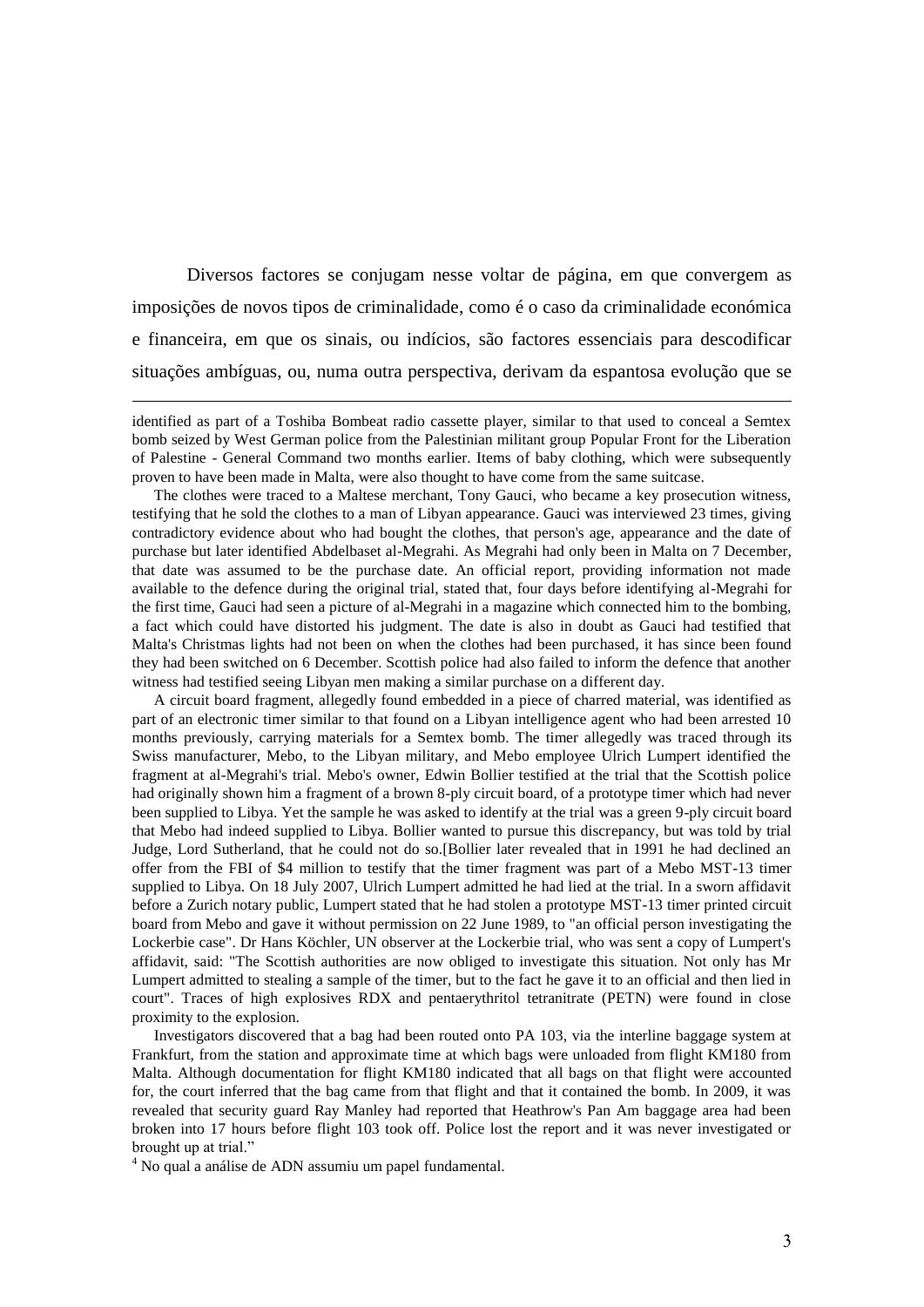verificou na área da investigação criminal, e que vão desde o ADN até às mais elaboradas tecnologias (v.*g., profiling<sup>5</sup> ou Rasterfahdnung<sup>6</sup>).* 

<sup>5</sup> O *profiling* refere-se à aplicação das concepções da psicologia na investigação criminal, aceite no domínio da psicologia forense, já desenvolvida e utilizada por numerosos psicólogos forenses em vários países. De acordo com Spitzer, o *profiling* consiste numa competência de perícia forense pluridisciplinar que se consolida com o desenvolvimento de outras áreas, designadamente: a criminologia, a psicologia, a psiquiatria, a criminalística e qualquer outra ciência humana necessária na investigação criminal (antropologia, geografia, sociologia). O processo de inferência das características de indivíduos responsáveis por actos criminais diz respeito à noção de *profiling*, que é uma das subcategorias das técnicas de investigação criminal e que faz a correspondência entre a personalidade e o comportamento criminal. Embora se trate de um modelo de predição recente e em desenvolvimento, o objecto e a função desta técnica supõe a compreensão do criminoso e do crime. O *profiling* consiste num processo de análise criminal que associa as competências do investigador criminal e do especialista em comportamento humano. Trata-se de uma perícia pluridisciplinar, logo, dificilmente um só indivíduo pode pretender reunir tais características. O *profiling* é uma das componentes da análise criminal, mas também funciona como seu prolongamento. Enquanto componente é, muitas vezes, conceptualizada pelo termo *Criminal Investigative Analysis* (CIA) e definida como a tentativa para estabelecer hipóteses acerca de um criminoso, com base na análise da cena do crime, da vitimologia e do estado actual dos conhecimentos sobre os agressores. Enquanto prolongamento da análise criminal, o *profiling* visa elaborar o perfil criminal, pelo que recorre a análises mais específicas, tais como: *criminal profiling, offender profiling, psychological profiling, investigative profiling, crime scene profiling, criminal behaviour profiling*. Numa tentativa de definição mais lata, o *profiling* consiste em deduzir e/ou induzir a imagem psicossocial, o mais rigorosa possível, de um indivíduo, a partir da análise de um conjunto de informações relativas às circunstâncias criminais verificadas na cena de crime e reunidas em *dossier* de instrução. A recolha e a inferência de dados pretendem fornecer informação específica sobre potenciais criminosos. McCrary reforça a ideia de que *profiling* é a descrição de traços e características de um agressor desconhecido, já que se considera que qualquer comportamento reflecte a personalidade de um indivíduo. Faz questão de salientar, ainda, que as características do criminoso devem ser consideradas factores de predição, meramente indicativos, na tentativa de identificar o agressor: Em síntese, constata-se que os principais objectivos do *profiling* são orientar as investigações, com o auxílio das ciências humanas e das ciências criminais, ligar os casos, identificar crimes com as mesmas características, ajustar as estratégias ao perfil do criminoso e emitir recomendações em vários domínios da criminologia (Cf. Elisabete Correia, Susana Lucas, Alicia Lamia, "Profiling: Uma técnica auxiliar de investigação criminal", *Análise Psicológica* (2007), 4 (XXV): 595-601).

 $6$  O método de investigação policial regulado no processo penal alemão (StPO) e conhecido com o nome de *Rasterfahndung* consiste numa análise computorizada de dados pessoais, os quais estão recolhidos e armazenados em arquivos pertencentes a instâncias alheias à administração de justiça penal para uma finalidade distinta de perseguição de delitos. A análise dos ditos dados produz-se a partir da elaboração, por parte das instâncias policiais, de determinados critérios criminológicos (denominados *Rastern*), ajustados tanto ao delito que é objecto de perseguição como ao presumido autor do mesmo. Afectados pela medida do *Rasterfahndung* estão, em princípio, todas as pessoas cujos dados estão recolhidos no arquivo em questão, ou seja, incluindo pessoas em princípio não suspeitas. Neste sentido, este método de investigação policial apresenta-se, em princípio, como uma ingerência de carácter processual no direito fundamental de todo cidadão a decidir por si mesmo sobre a transmissão de dados de carácter pessoal.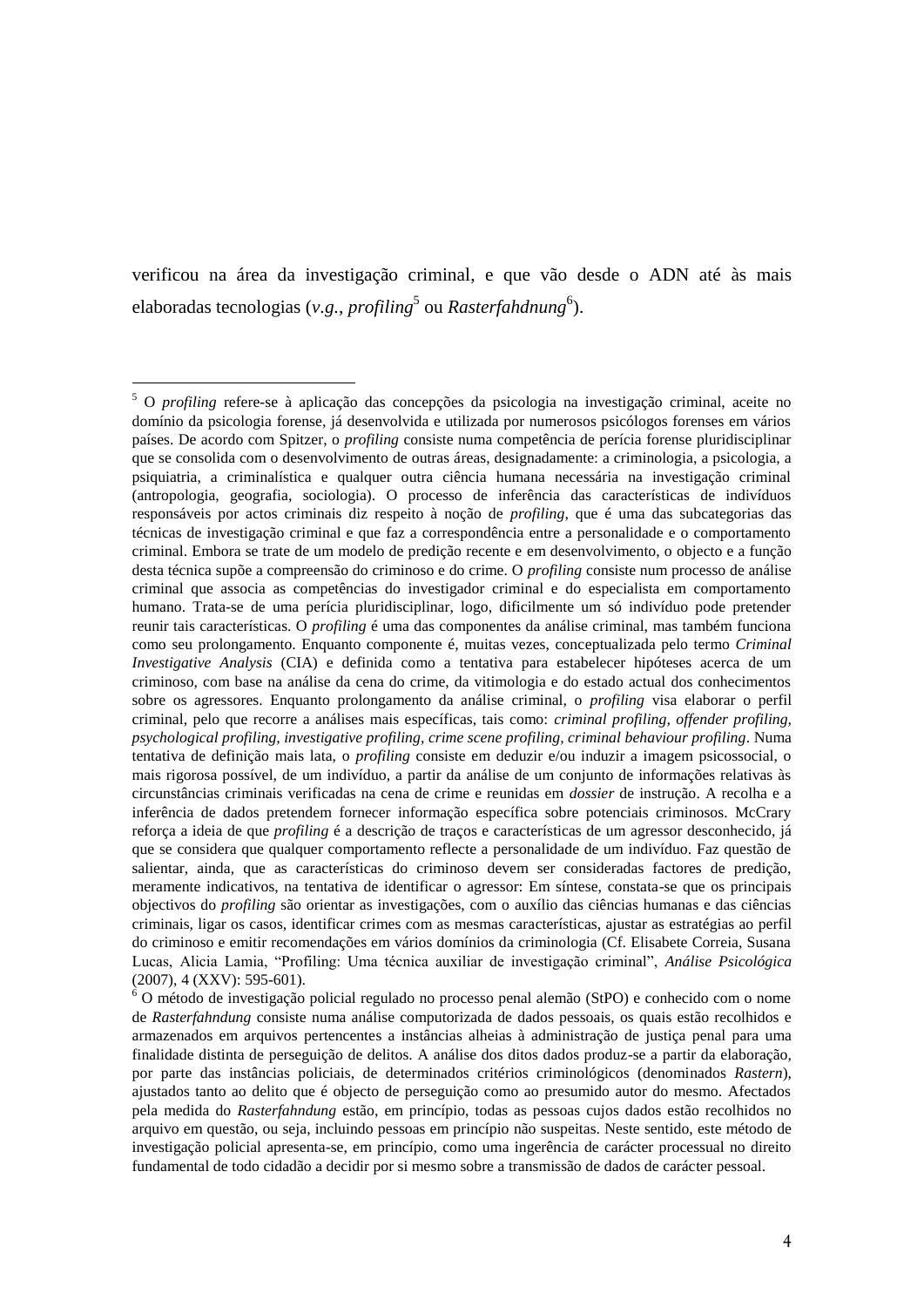Porém, mais importante do que a constatação da evolução histórica, é a procura de denominadores comuns que nos permitam elencar aqueles que devem ser os requisitos gerais de tal tipo de prova. Com tal intuito, procuremos, em termos de direito comparado, algumas pistas que nos possam orientar nesse percurso, incidindo a nossa atenção sobre duas jurisdições de perfil distinto, em que a jurisprudência relativa à criminalidade económica e a prova indiciária são particularmente férteis.

Assim, nos Estados Unidos, na condenação pelo crime de branqueamento de capitais, nomeadamente provenientes da droga, a prova fundamenta-se, muitas vezes, em elementos circunstanciais, ou seja, em prova indirecta. Enumeremos alguns exemplos:

a) **Em Untited States v. Abbel, 271 F3d 1286 (11 Cir. 1001**), decidiu-se que a prova de que o cliente do acusado por crime de lavagem era um traficante, cujos negócios legítimos eram financiados por proventos do tráfico, era suficiente para concluir que as transacções do acusado com seu cliente envolviam bens contaminados;

b) **Em United States v. Calb, 69 F3d 1417 (9th Cr. 1995**), entendeu-se que, quando o acusado por crime de lavagem faz declarações de que o adquirente de um avião é um traficante, e quando o avião é modificado para acomodar estupefacientes, pode-se concluir que o dinheiro utilizado na aquisição era proveniente de tráfico de estupefacientes;

c) **Em United States v. Reiss, 186 f. 3d 149 (2nd Cir. 1999**), a utilização de subterfúgios para o pagamento de um avião envolvendo conhecido traficante foi considerada suficiente para estabelecer a procedência ilícita dos recursos empregados na compra;

d) **Em casos como United States v. Hardwell, 80 F. 3d 1471 (10th Cir. 1996**), **e United States v. King, 169 F.ed 1035 (6th Cir. 1999**), decidiu-se que a falta de prova de proveniência dos fundos empregados era prova suficiente da origem criminosa dos recursos empregados.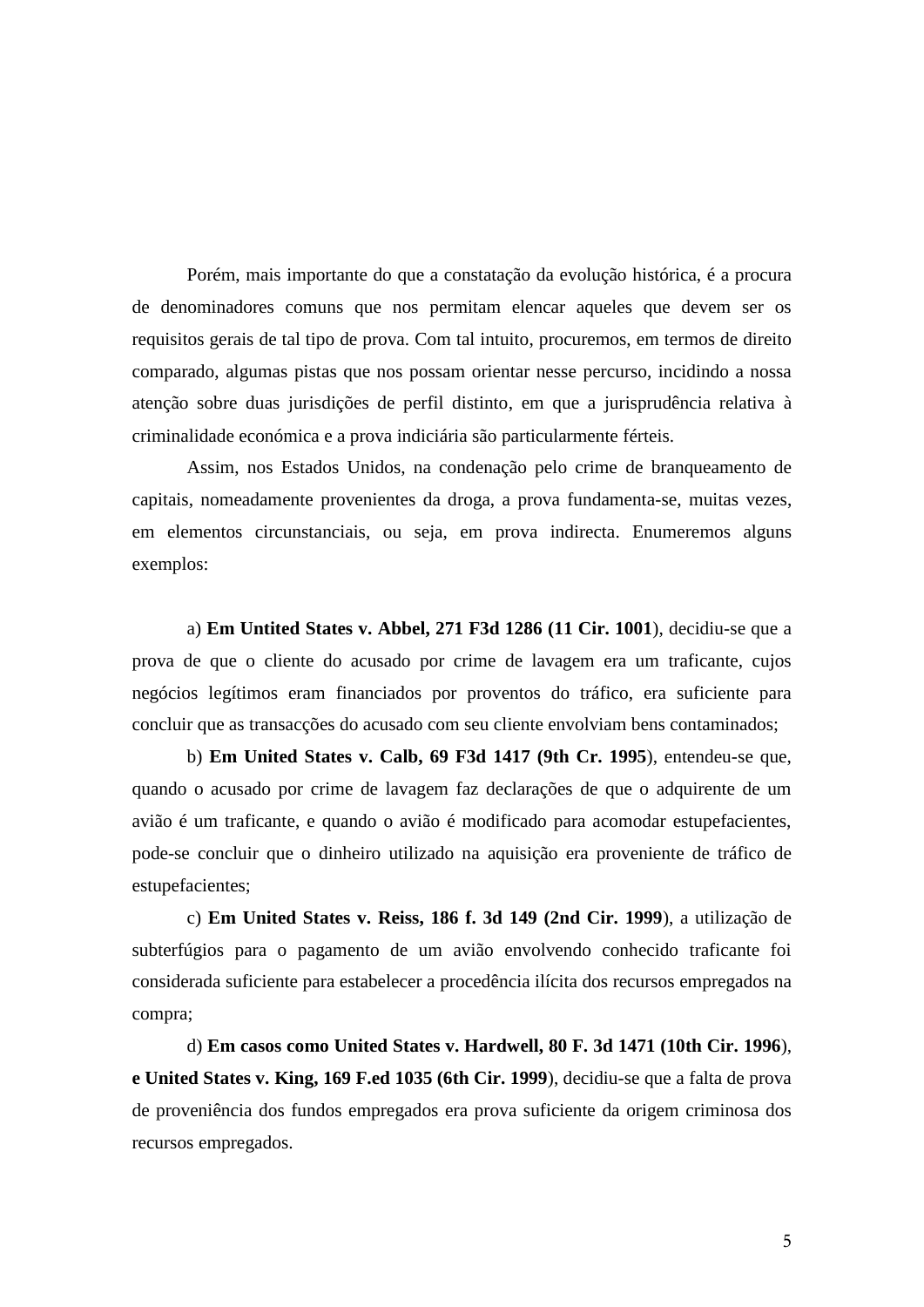De forma semelhante, o Supremo Tribunal espanhol tem vindo a pronunciar-se sucessivamente, enumerando-se quatro decisões paradigmáticas:

#### **Acórdão do Tribunal Supremo de Espanha n.º 190/2006, de 1 de Março de 2006**

*I — 1 — Para que o juízo de inferência resulte em verdade convincente é necessário que a base indiciária, plenamente reconhecida mediante prova directa:*

*a) seja constituída por uma pluralidade de indícios (embora excepcionalmente possa admitir-se um só se o seu significado for determinante),*

*b) que não percam força creditória pela presença de outros possíveis contra indícios que neutralizem a sua eficácia probatória,*

*c) e que a argumentação sobre que assente a conclusão probatória resulte inteiramente razoável face a critérios lógicos do discernimento humano.*

*II — São indícios que permitem superar o princípio da presunção de inocência:*

*1 — o aumento desusado do património do acusado, traduzido na aquisição de bens (embarcação, motociclo e outros),*

*2 — a inexistência de negócio lícitos, devidamente justificados, que justifiquem tal aumento,*

*3 — as características da referida embarcação, semelhante às que são frequentemente utilizadas para o transporte de drogas através do Estreito de Gibraltar, zona em que reside,*

*4 — o seu relacionamento com actividades e pessoas ligadas ao tráfico de drogas,*

*5 — as viagens realizadas pela sua embarcação através do Estreito de Gibraltar, transportando haxixe,*

*6 — e a própria inverosimilhança da versão exculpatória que apresentou.*

#### **Acórdão do Tribunal Supremo de Espanha n.º 392/2006, de 6 de Abril de 2006**

*1 — A prova indiciária, circunstancial ou indirecta é suficiente para determinar a participação no facto punível sempre que se reúnam os requisitos seguintes:*

*1.1 — De carácter formal:*

*a) que na sentença se expressem os factos — base ou indícios que se considerem plenamente comprovados, os quais vão servir de fundamento à dedução ou inferência;*

*b) que na sentença se explicite o raciocínio através do qual, partindo dos indícios, se chegou à convicção da verificação do facto punível e da participação do acusado no mesmo. Essa explicitação, que pode ser sucinta ou enxuta, é imprescindível no caso de prova indiciária, precisamente para possibilitar o controlo, em sede de recurso, da racionalidade da inferência.*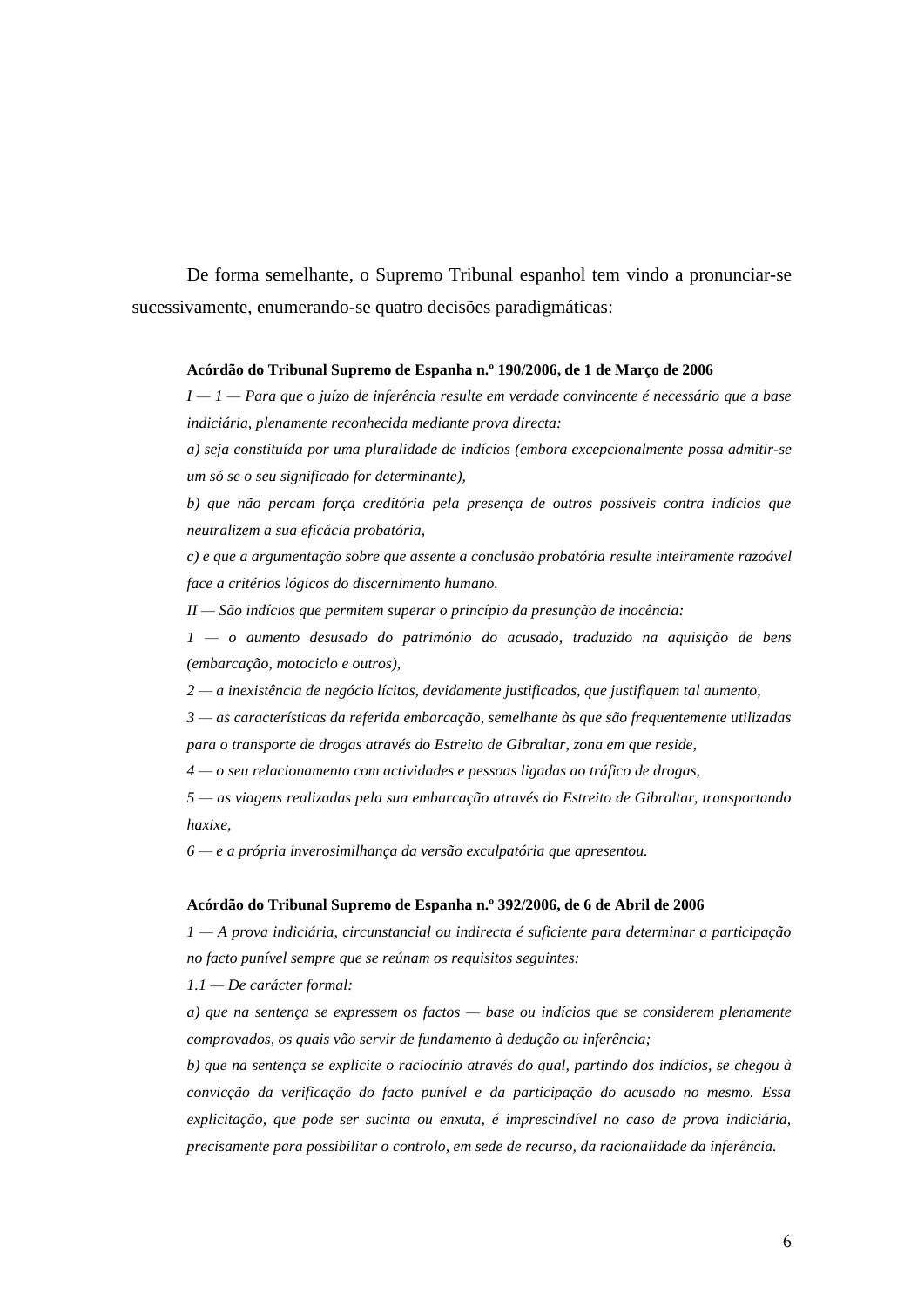*1.2 — De carácter material:*

*a) os indícios devem estar plenamente comprovados, através de prova directa,*

*b) devem ser de natureza inequivocamente acusatória,*

*c) devem ser plurais ou, sendo único, deve possuir especial força probatória,*

*d) devem ser contemporâneos do facto que se pretenda provar,*

*e) sendo vários devem estar inter-relacionados, de modo a que se reforcem mutuamente.*

*2 — Requisitos do juízo de inferência:*

*a) que seja razoável, isto é, que não seja arbitrário, absurdo ou infundado e que responda às regras da lógica e da experiência;*

*b) que dos factos-base comprovados flua, como conclusão natural, o elemento que se pretende provar, existindo entre ambos um nexo preciso e directo, segundo as regras do critério humano.*

### **Acórdão do Tribunal Supremo de Espanha n.º 557/2006, de 22 de Maio de 2006**

*1 — A prova por indícios, indirecta, mediata, circunstancial, por inferências, por presunção ou por conjecturas tem valor como prova de acusação em processo penal e, por isso, há-de considerar-se apta para infirmar a presunção de inocência do art. 24.º, n.º 2, da Constituição.*

*2 — Pressupostos para a correcta aplicação deste tipo de prova:*

*a) A existência de "factos básicos" plenamente provados que, em regra, hão-de ser plurais, concomitantes e inter-relacionados (art. 386.º, n.º 1, do Cod. Proc. Civil);*

*(i) É necessário que os "factos básicos" sejam plurais e que todos eles, apreciados globalmente (e não um a um ou separadamente) nos conduzam ao "facto consequência", por serem concomitantes e por estarem relacionados entre si na perspectiva da acreditação de um dado factual que de outro modo não ficaria provado.*

*b) O estabelecimento, entre esses "factos básicos" e o facto que se pretende provar ("facto consequência") de uma ligação precisa e directa segundo as regras do critério e experiência humanos.*

*(i) Essa ligação directa existe quando, confirmados os factos básicos, possa afirmar-se que se produziu o facto consequência porque as coisas usualmente ocorrem assim e assim o pode entender quem proceda a um exame detido da questão.*

*3 — O órgão judicial que utilize esse tipo de prova deve expressar na sua decisão os fundamentos da prova dos "factos básicos" e da sua conexão com o "facto consequência", assim como analisar as explicações que o arguido tenha oferecido, para admiti-las como credíveis ou refutá-las.*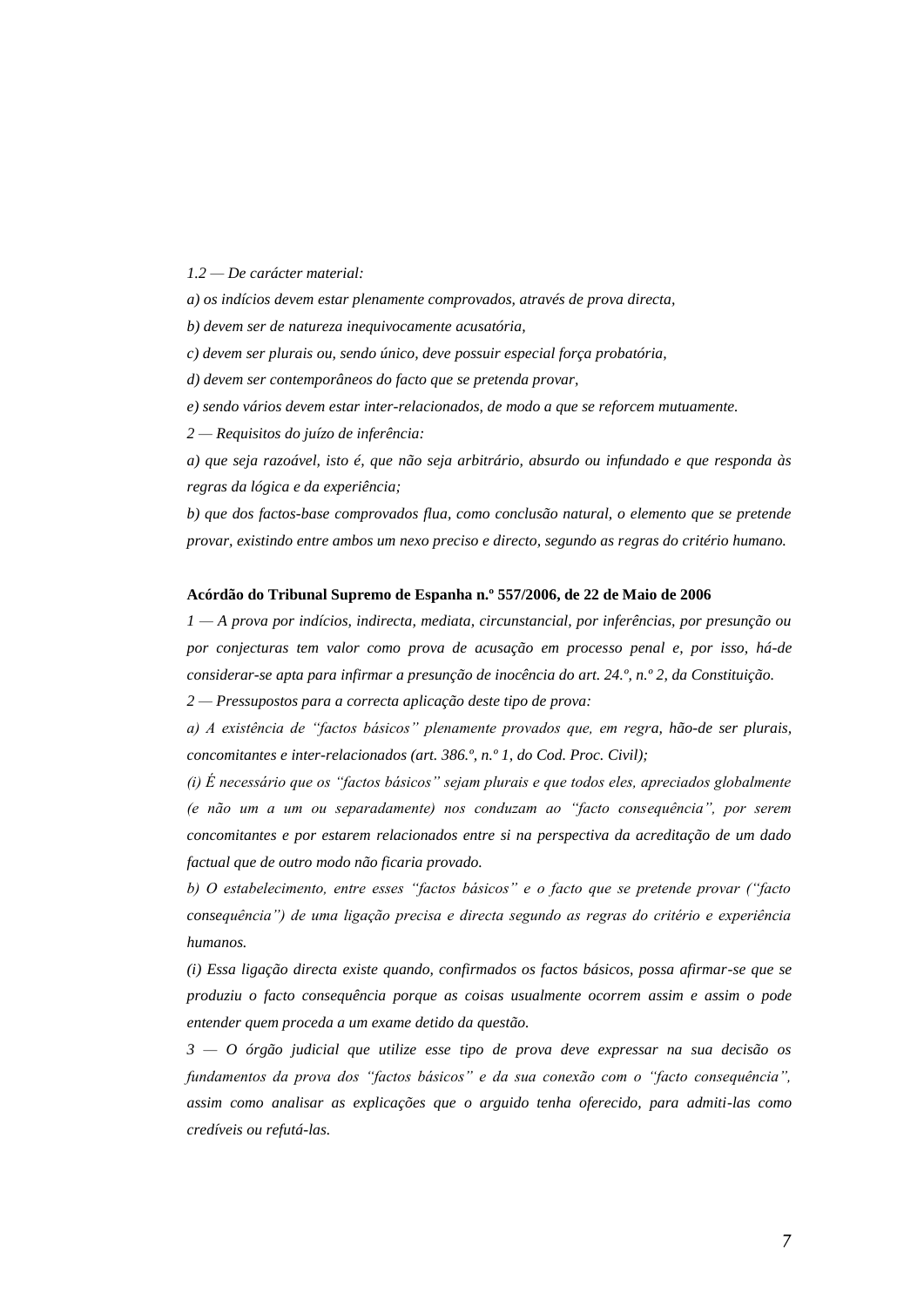*4 — Respeitou o direito à presunção de inocência a decisão condenatória que assentou nos seguintes "factos básicos".*

*(i) aumento desusado do património do arguido, revelado pela aquisição das embarcações X (no valor de 15 000 euros) e y (no valor de 28 200 euros);*

*(ii) inexistência de ocupação laboral, negócios ou outras actividades por parte do arguido, que possam justificar os ganhos necessários para tais aquisições;*

*(iii) existência de vínculo ou conexão do acusado com actividades de tráfico de estupefacientes.*

#### **Acórdão do Tribunal Supremo de Espanha n.º 1133/2006, de 21 de Novembro de 2006**

*1 — Constitui branqueamento o câmbio de pesetas por dólares, quando o dinheiro seja procedente do tráfico de drogas.*

*2 — A prova da procedência do dinheiro cambiado, elemento essencial para a condenação por branqueamento, exige que se explanem devidamente os indícios em que assenta, isto é, que se descrevam os "factos básicos" que por via da prova indiciária (inferência ou dedução) nos possam conduzir à afirmação de que esse dinheiro provinha do tráfico de drogas.*

*3 — Não se faz prova da origem ilícita desse dinheiro se apenas se podem estabelecer como factos básicos:*

*(i) que foram feitas muitas operações de câmbio de moeda pelos arguidos;*

*(ii) que na posse de um deles foi encontrada uma agenda de onde constava o número de telefone de um indivíduo arguido num processo por tráfico de estupefacientes.*

Igualmente com o mesmo intuito, refira-se, a título de exemplo, o Acórdão de 2 de Abril de 2011 do Supremo Tribunal de Justiça de Portugal (estava em causa a presunção do tráfico de armas, em relação com a diversidade e qualidade do armamento apreendido, e a forma que deve apresentar a prova que pretende colocar em causa os indícios, ou seja, os contra-indícios):

*I — A avaliação dos indícios pelo juiz implica uma especial atenção que devem merecer os factos que se alinham num sentido oposto ao dos indícios culpabilizantes, pois que a sua comparação é que torna possível a decisão sobre a existência, e gravidade, das provas.* 

*II — Os factos que visam o enfraquecimento da responsabilidade do arguido, sustentada na prova indiciária, são de duas ordens – uns impedem absolutamente, ou pelo menos dificilmente*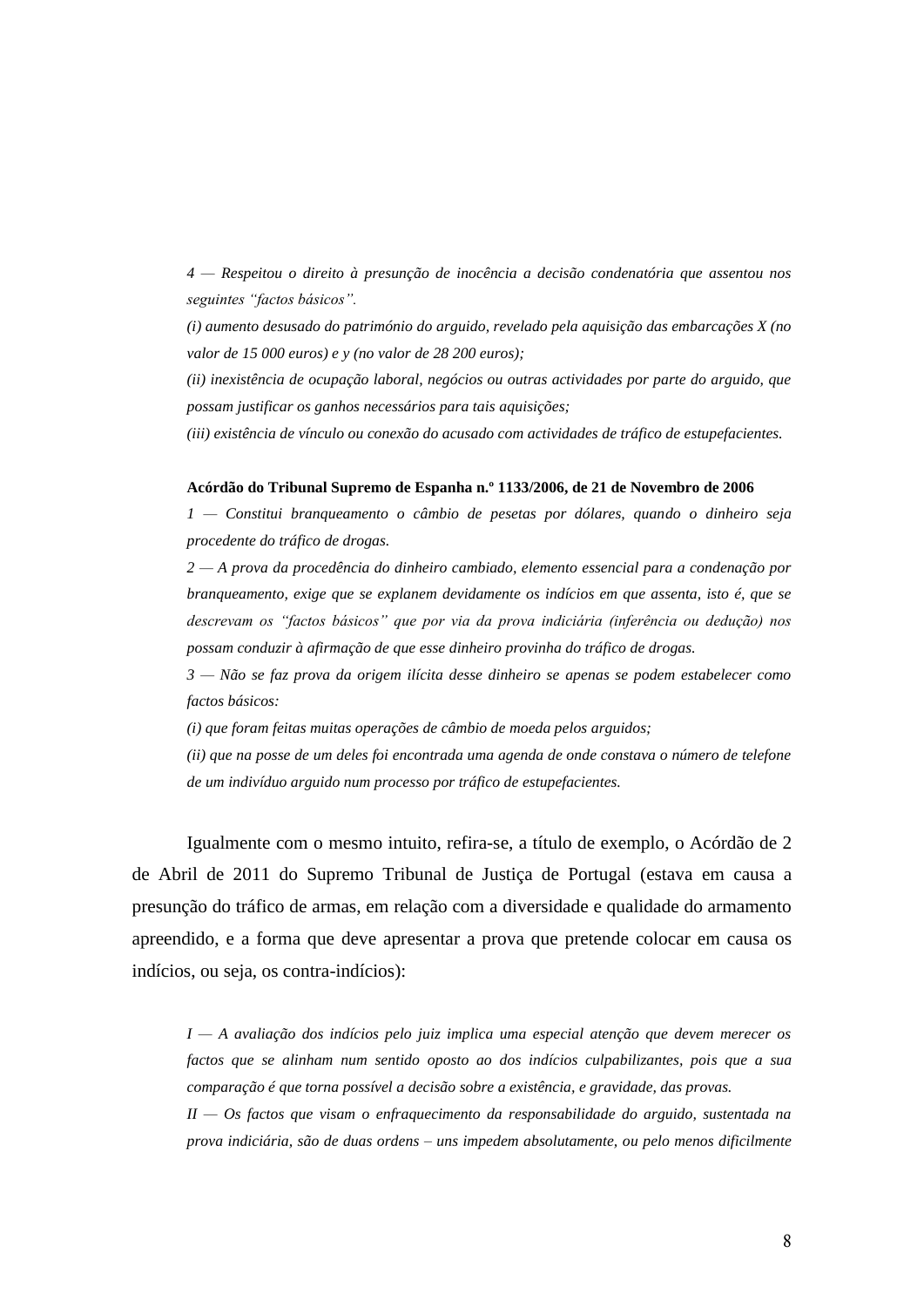*permitem que se atribua ao acusado o crime (estes factos recebem muitas vezes o nome de indícios da inocência ou contra presunções); os outros debilitam os indícios probatórios, e consubstanciam a possibilidade de afirmação, a favor do acusado, de uma explicação inteiramente favorável sobre os factos que pareciam correlativos do delito, e davam importância a uma convicção de responsabilidade criminal. Denominam-se de contra indícios e emergem em função da necessidade de contrapor aos indícios culpabilizantes outros factos indício que aniquilem a sua força à face das regras de experiência.*

*III — Tal como perante os indícios, também para o funcionamento dos contra indícios é imperioso o recurso às regras da experiência e a afirmação de um processo lógico e linear que, sem qualquer dúvida, permita estabelecer uma relação de causa e efeito perante o facto contra indiciante infirmando a conclusão que se tinha extraído do facto indício. Dito por outras palavras, o funcionamento do contra indício, ou do indício de teor negativo, tem como pressuposto básico a afirmação de uma regra de experiência que permita, perante um determinado facto, a afirmação de que está debilitada a conclusão que se extraiu dos indícios de teor positivo.* 

Refira-se, também, a título de exemplo, o Acórdão de 11 de Julho de 2007 (estava em causa um crime de homicídio em que o arguido apresentou para desconto um cheque emitido pela vítima, sem qualquer justificação para tal, e o principal indício era constituído por uma mancha de sangue da vítima no sapato do arguido), que refere:

*IV — A prova nem sempre é directa, de percepção imediata, muitas vezes é baseada em indícios. V — Indícios são as circunstâncias conhecidas e provadas a partir das quais, mediante um raciocínio lógico, pelo método indutivo, se obtém a conclusão, firme, segura e sólida de outro facto; a indução parte do particular para o geral e, apesar de ser prova indirecta, tem a mesma força que a testemunhal, a documental ou outra.*

*VI — A prova indiciária é suficiente para determinar a participação no facto punível se da sentença constarem os factos-base (requisito de ordem formal) e se os indícios estiverem completamente demonstrados por prova directa (requisito de ordem material), os quais devem ser de natureza inequivocamente acusatória, plurais, contemporâneos do facto a provar e, sendo vários, estar inter-relacionados de modo a que reforcem o juízo de inferência.*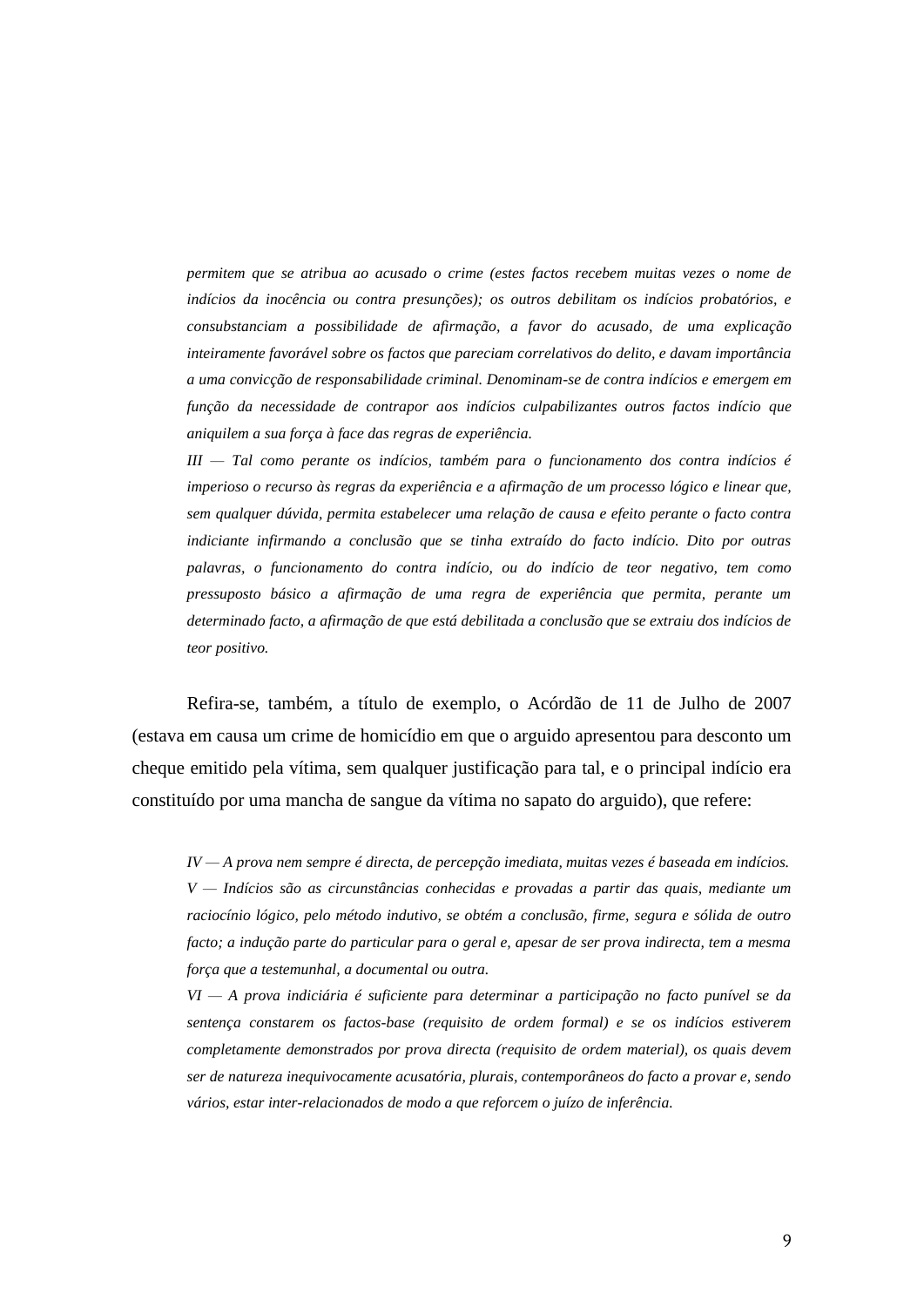*VII — O juízo de inferência deve ser razoável, não arbitrário, absurdo ou infundado, e respeitar a lógica da experiência e da vida; dos factos-base há-de derivar o elemento que se pretende provar, existindo entre ambos um nexo preciso, directo, segundo as regras da experiência*.

# **II**

Face a tais decisões, procuremos agora detectar algumas linhas de força que nos guiem na construção das regras da prova indiciária. Assim, e em primeiro lugar, tal como refere Marieta<sup>7</sup> são dois os elementos da prova indiciária:

 a)-Em primeiro lugar o indício que será todo o facto certo e provado com virtualidade para dar conhecer outro facto que com ele está relacionado. (Dellepiane define-o como todo o rasto vestígio, circunstancia e em geral todo o facto conhecido, ou melhor devidamente comprovado, susceptível de levar, por via da inferência ao conhecimento de outro facto desconhecido)

 O indício constitui a premissa menor do silogismo que, associado a um princípio empírico, ou a uma regra da experiência, vai permitir alcançar uma convicção sobre o facto a provar. Este elemento de prova requer em primeiro lugar que o indício esteja plenamente demonstrado, nomeadamente através de prova directa (v.g. prova testemunhal no sentido de que o arguido detinha em seu poder objecto furtado ou no sentido de que no local foi deixado um rasto de travagem de dezenas de metros).

b)- Em segundo lugar é necessária a existência da presunção que é a inferência que, aliada ao indício, permite demonstrar um facto distinto. A presunção é a conclusão do silogismo construído sobre uma premissa maior:-a lei baseada na experiência; na ciência ou no sentido comum que apoiada no indicio-premissa menor- permite a conclusão sobre o facto a demonstrar.

 $<sup>7</sup>$  La Prueba em Processo Penal pag 59</sup>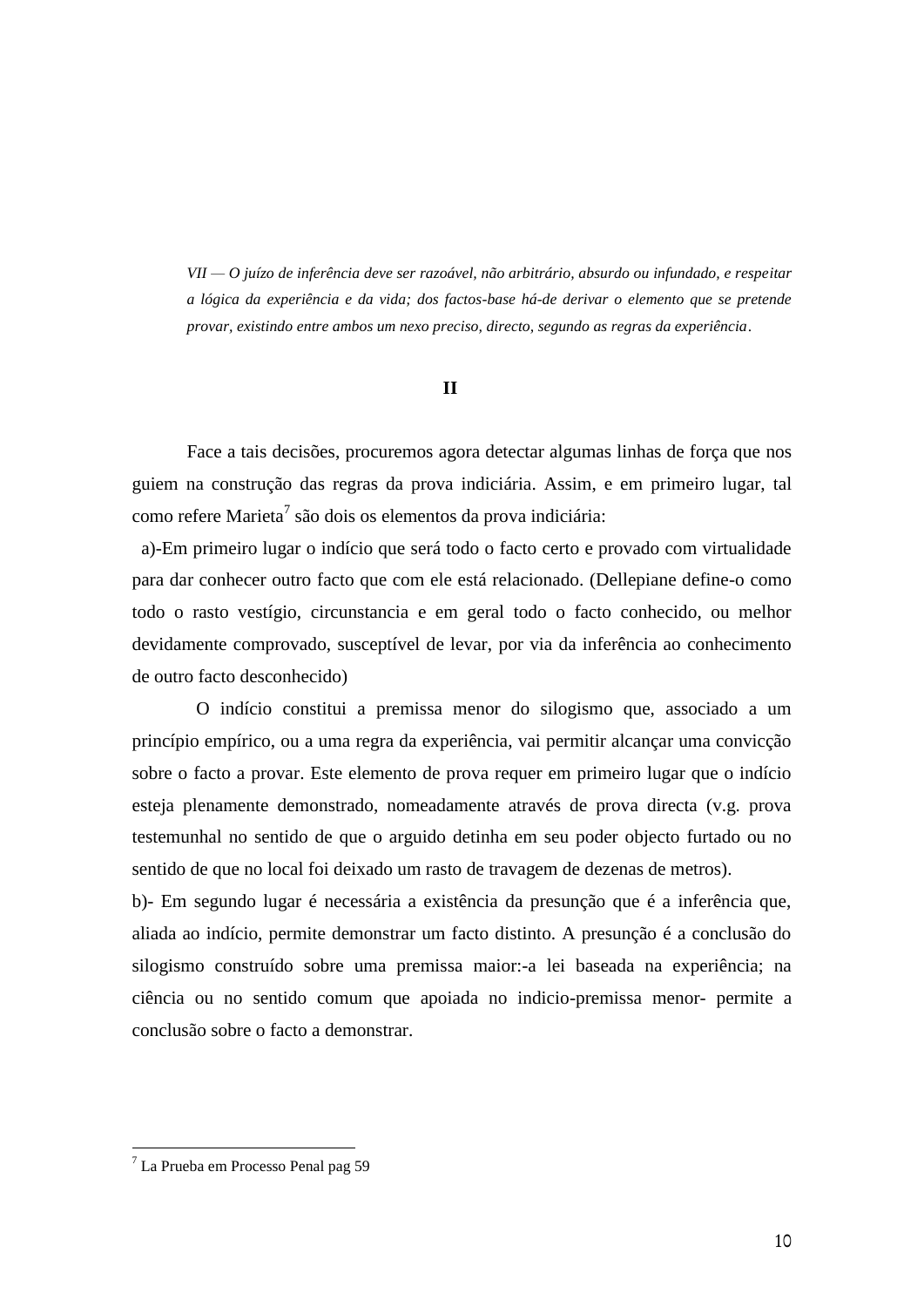A inferência realizada deve apoiar-se numa regra geral e constante e permite passar do estado de ignorância sobre a existência de um facto para a certeza, ultrapassando o estado de dúvida e probabilidade.

 Sufragando nós tal entendimento, expresso por Marieta, não podemos deixar de aprofundar algumas das questões suscitadas pela elaboração do juízo de inferência que justifica o salto entre o facto básico ou indicio e o facto consequência

Na verdade, como refere Ragués i Vallès<sup>8</sup> ao pronunciar-se sobre a **prova do dolo** em processo penal na prova indiciária intervêm dois tipos de enunciados distintos que se empregam num juízo de inferência: as chamadas regras da lógica formal e as regras da experiência. Para se poder afirmar que a conclusão obtida através da prova de indícios coincide com a realidade afirma o mesmo Autor que são necessários dois pressupostos básicos e irrenunciáveis: as regras da experiência que se apliquem em termos de premissa maior devem ser enunciados por forma a que transmitam declarações seguras, e irrefutáveis, sobe o conteúdo da referida realidade e, em segundo lugar, é necessário também que os factos provados, que se conjugam em termos de premissa menor do silogismo judiciário correspondam inteiramente á realidade.

 Dentro das regras da experiência que vigoram na nossa sociedade podem identificar-se dois grandes grupos: por um lado as leis científicas e, por outro, todas aquelas ilações que não são mais do que as regras de experiência quotidiana. As primeiras formam-se a partir dos resultados obtidos pelas investigações das ciências, a que se atribui o carácter de empíricas, enquanto que as outras assentam na denominada experiência quotidiana que surge através da observação, ainda que não exclusivamente cientifica, de determinados fenómenos ou práticas e a respeito das quais se podem estabelecer consenso.<sup>9</sup>

<sup>8</sup> El dolo y su prueba en el proceso penal pag 243

<sup>9</sup> Como refere Jaime Torres importa distinguir dois tipos diferentes de regra de experiência: as regras de experiência de conhecimento geral ou, dito por outra forma, as regras gerais empíricas cujo conhecimento se pressupõe existente em qualquer pessoa que tenha um determinado nível de formação geral e, por outro lado, as máximas de experiência especializada cujo conhecimento só se pode supor em sujeitos que tenham uma formação especifica num determinado ramo de ciência, técnica ou arte.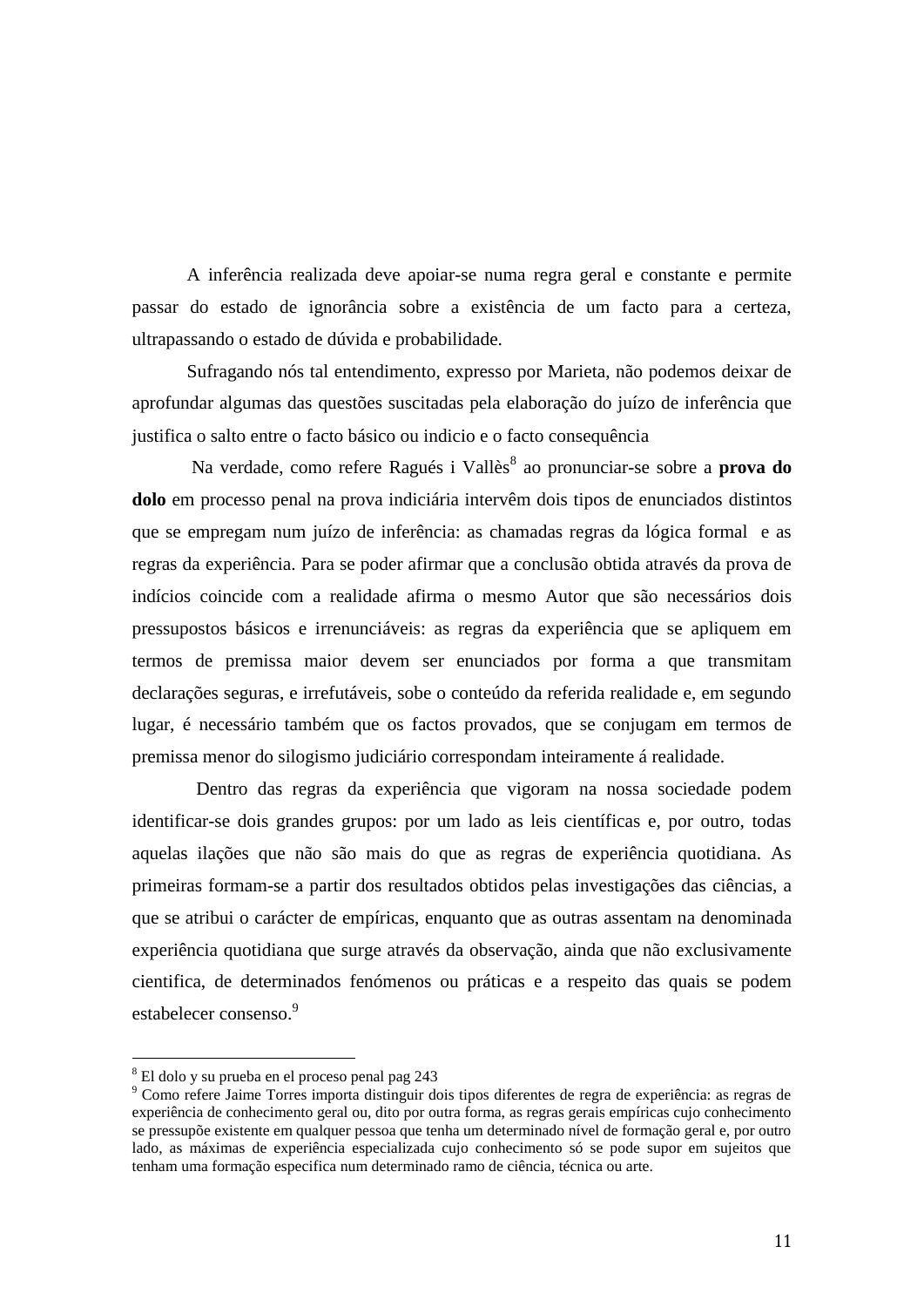Partindo do pressuposto da necessidade de uma afirmação certa e segura da inferência, consubstanciada na regra de experiência, adianta aquele mesmo Autor (referindo-se ás condições de legitimidade que uma concepção psicológica de determinação do dolo exige em termos de indícios) que, para que se afirme uma determinada realidade como consequência do facto indiciante é necessária a existência de regras que afirmem que é segura a existência dessa realidade (a água passa do estado liquido a sólido aos zero graus de temperatura; ninguém pode estar em dois lados distintos ao mesmo tempo).Nesta perspectiva as regras que afirmam sob que condições é provável um determinado conhecimento não respeitam as condições para afirmação de uma concepção psicológica do dolo pois não permitem afastar que, no caso concreto, se verifique a hipótese excluída da probabilidade, ou seja, a admissibilidade do juízo de probabilidade <sup>10</sup>como base do indicio implica a aceitação da possibilidade de que a conclusão não corresponda com a realidade.

Tal concepção é, quanto a nós, seguramente de rejeitar pois que, como bem refere Marker<sup>11</sup>, a maior parte das vezes a premissa maior é uma regra de probabilidade que, frequentemente, nem sequer é segura. Stein por sua vez entende que as regras da experiência quotidiana só podem levar a apreciações aproximativas. Aliás, o entendimento de que a actual sociedade só atribui capacidade de transmitir conhecimento certos sobre a realidade ás regras obtidas mediante conhecimento

Usando tais regras de experiência entendemos que o juiz pode utilizar livremente, sem necessidade de prova sobre elas, as regras de experiência cujo conhecimento se pode supor numa pessoa com a sua formação (concretamente formação universitária no campo das ciências sociais). O próprio ordenamento jurídico parte da liberdade do juiz para utilizar estas máximas da experiência de conhecimento geral sem que as mesmas se inscrevam no processo através da produção de prova.

As razões que fundamentam a liberdade do juiz para a utilização dos seus conhecimentos de máxima da experiência são as mesmas que impõem a desnecessidade de fixação de factos notórios. Em qualquer um destes casos o que se pede ao juiz é que utilize os seus conhecimentos sobre máximas da experiência comum sem que importe a forma como os adquiriu

<sup>&</sup>lt;sup>10</sup> Da sua exigência de uma regra certa como base de inferência parte Vallés para uma situação de quase aporia dificilmente sustentável quando em relação á prova psicológica do dolo afirma eu para se ser coerente a exigência de uma plena constatação da realidade psicológica passa necessariamente por uma redução do número de casos em que é possível formular uma condenação pela prática de um crime doloso.

 $11$  Vorsatz und Fahrlassigkeit pag 182, citado por Vallés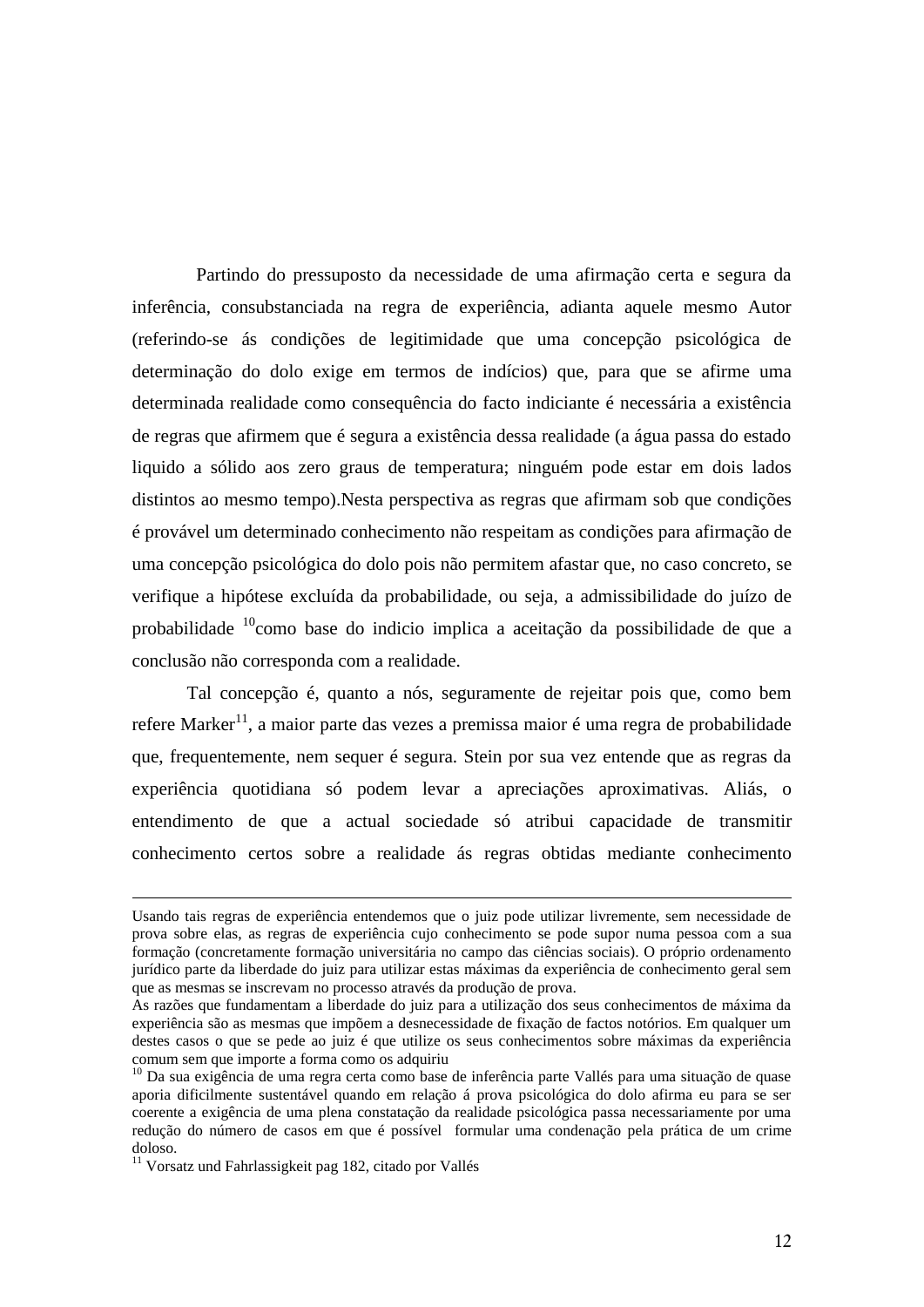científico-únicas que seriam as únicas susceptíveis de uma afirmação de incontida certeza sobe a realidade que atesta- implicaria a negação da possibilidade de existência de regras de experiência do quotidiano como suporte de conhecimento e de prova indiciária<sup>12</sup>.

 Certamente que não é esse grau de absoluta certeza que deve estar presente em cada inferência que se faz do facto indiciante como ligação ao facto indiciado. Como afirma Marieta, corroborado pela totalidade dos Autores que se debruçaram sobe esta matéria, a prova indiciária é uma prova de probabilidades e é a soma das probabilidades que se verifica em relação a cada facto indiciado que determinará a certeza. Todavia, a transposição da soma de probabilidades que dá a convergência dos factos indiciados para a certeza sobre o facto, ou factos probandos, que consubstanciam a responsabilidade criminal do agente é uma operação em que a lógica se interliga com o domínio da livre convicção do juiz. Convicção sustentada, e motivada, mas que, nem por isso deixa de significar a passagem do Rubicão, ou seja, do domínio da possibilidade para a formatação de uma intima convicção sobre a certeza do facto.

Na verdade, a máxima da experiência é uma regra que exprime aquilo que sucede na maior parte dos casos, mais precisamente é uma regra extraída de casos semelhantes. A experiência permite formular um juízo de relação entre factos, ou seja, é uma inferência que permite a afirmação que uma determinada categoria de casos é normalmente acompanhada de uma outra categoria de factos. Parte-se do pressuposto de que "em casos semelhantes existe um idêntico comportamento humano" e este relacionamento permite afirmar um facto histórico não com plena certeza mas, como afirma Tonini<sup>13</sup>, como uma possibilidade mais ou menos ampla.

A máxima da experiência é uma regra e, assim, não pertence ao mundo dos factos, consequentemente origina um juízo de probabilidade e não de certeza.

 $12$  Sem embargo não é possível descartar a possibilidade teórica de, em determinados casos existirem regras de experiência quotidiana susceptíveis de transmiti conhecimentos certos e seguros

 $^{13}$  La Prova Penale pag 16 e seg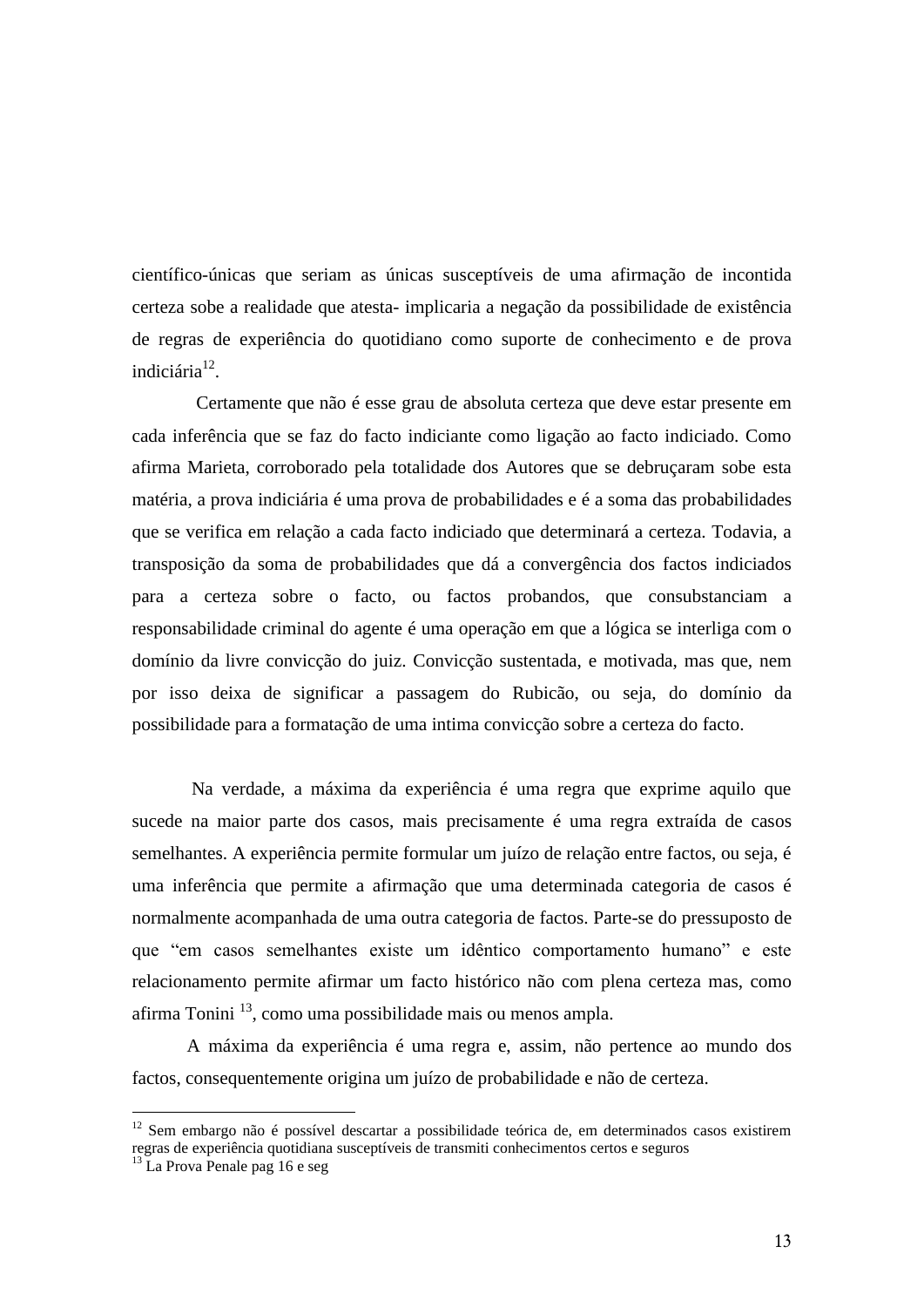As inferências lógicas aptas a propiciar a prova indiciária podem, também, consistir em conhecimentos técnicos que fazem parte da cultura media ou leis científicas aceites como válidas sem restrição. Em matérias que impliquem especiais competências técnicas científicas ou artísticas, e que se fundamentam naquelas leis, é evidente que a margem de probabilidade será proporcional á certeza da afirmação científica.<sup>14</sup>

Como refere Dellepiane só quando a premissa maior é uma lei, que não admite excepções, a inferência que consubstancia a prova indiciária revestirá a natureza de uma dedução rigorosa. A inferência só é certa, por excepção, quando se apoia numa lei geral e constante, ou seja, quando deixa de ser uma inferência analógica para passar a ser uma dedução rigorosa<sup>15</sup>

Noutras circunstâncias estaremos sempre perante uma probabilidade, ou seja, como afirma Lopez Moreno <sup>16</sup> a teoria dos indícios reduz-se á **teoria das probabilidades** e a prova indiciária resulta do concurso de vários factos que demonstram a existência de um terceiro que é precisamente aquele que se pretende averiguar. Note-se que a concorrência de vários indícios numa mesma direcção, partindo de pontos diferentes, aumenta as probabilidades de cada um deles com uma nova probabilidade que resulta da união de todas as outras constituindo uma verdadeira resultante

No mesmo sentido se pronuncia Clement Duran quando refere que o princípio da normalidade se torna o fundamento de toda a presunção abstracta. Tal normalidade deriva da circunstância de a dinâmica das forças da natureza e, entre elas, das actividades humanas existir uma tendência constante para a repetição dos mesmos fenómenos. O referido principio está intimamente ligado com a causalidade: as mesmas

<sup>&</sup>lt;sup>14</sup> Independentemente da questão da natureza da inferência que constitui a prova indiciária; dedução indução abdução ou inferência analógica o certo é que a aplicação de um conhecimento científico está sujeito ás características de ser genérico experimentável e controlável

<sup>&</sup>lt;sup>15</sup>. A inferência indiciária de ordem analógica raras vezes é passível de chegar a um resultado certo pois que dificilmente se encontram duas hipóteses exactamente iguais

 $16$  La prueba de indícios pag 145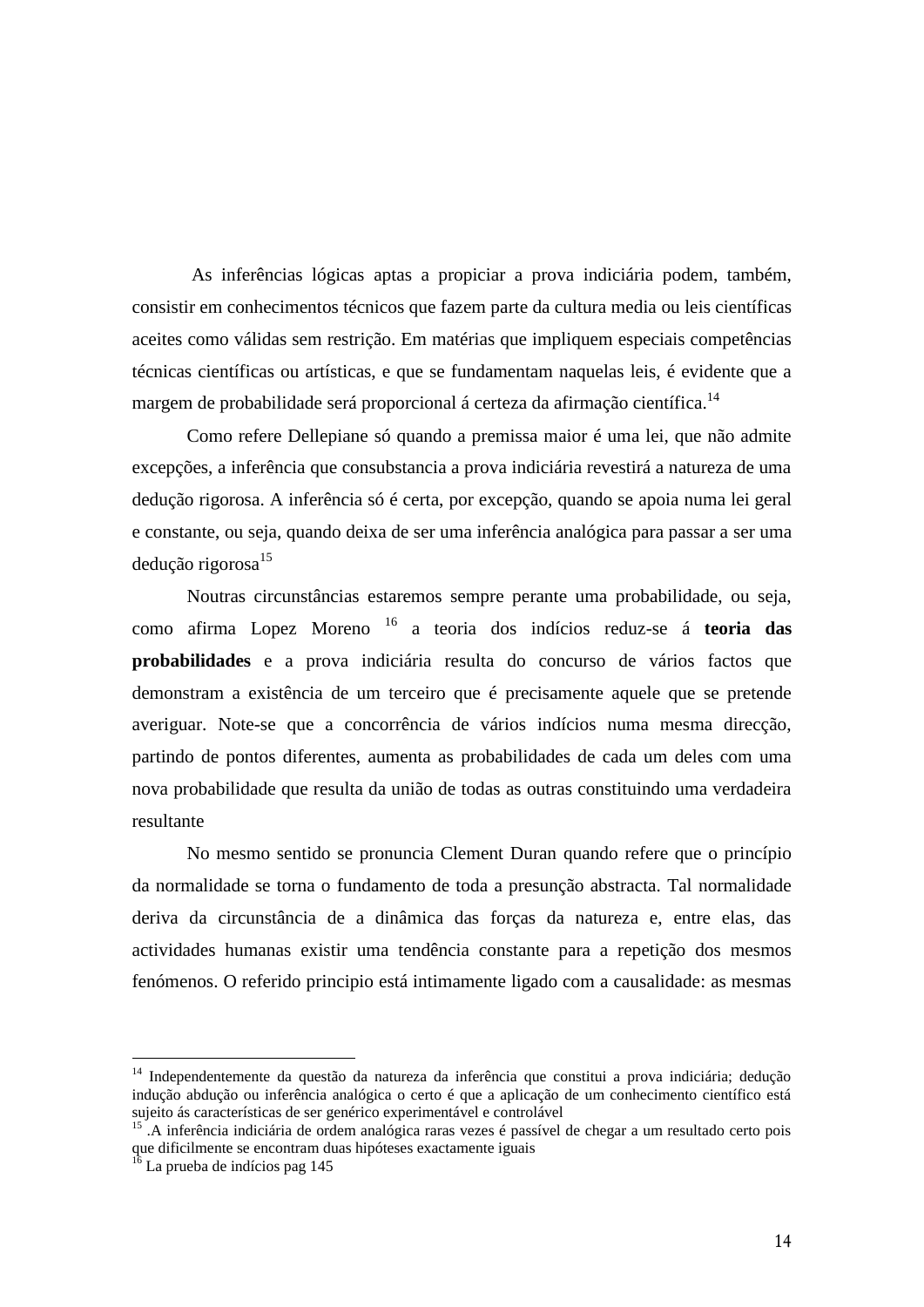causas produzem sempre os mesmos efeitos e tem justificação na existência de leis mais ou menos imutáveis que regulam de maneira uniforme o desenvolvimento do universo.

O princípio da causalidade significa formalmente que a todo o efeito precede uma causa determinada, ou seja, quando nos encontramos face a um efeito podemos presumir a presença da sua causa normal. Dito por outra forma, aceite uma causa, normalmente deve produzir-se um determinado efeito e, na inversa, aceite um efeito deve considerar-se como verificada uma determinada causa. O princípio da normalidade fundamenta a eleição da concreta causa produtora do efeito para a hipótese de se apresentarem como abstractamente possíveis várias causas. A análise das características próprias do facto permitirá excluir normalmente a presença de um certo número de causas pelo que a investigação fica reduzida a uma só causa que poderá considerar-se normalmente como a única produtora do efeito. Provado no caso concreto tal efeito deverá considerar-se provada a existência da causa.

Do exposto resulta que o princípio da normalidade, como fundamento que é de toda a presunção abstracta, concede um conhecimento que não é pleno, mas sim provável. **Só quando a presunção abstracta se converte em concreta, após o sopesar das contraprovas em sentido contrário e da respectiva valoração judicial se converterá o conhecimento provável em conhecimento certo ou pleno.**

Só este convencimento, alicerçado numa sólida estrutura de presunção indiciária-quando é este tipo de prova que está em causa-, pode alicerçar a convicção do julgador. Num hipotético conflito entre a convicção em consciência do julgador no sentido da culpabilidade do arguido e uma valoração da prova que não é capaz de fundamentar tal convicção será esta que terá de prevalecer. Para que seja possível a condenação é imprescindível que, por procedimentos legítimos, se alcance a certeza jurídica, que não é desde logo a certeza absoluta, mas que, sendo uma convicção com génese em material probatório, é suficiente para, numa perspectiva processual penal e constitucional, legitimar uma sentença condenatória. Significa o exposto que não basta a certeza moral, mas é necessária a certeza fundada numa sólida produção de prova.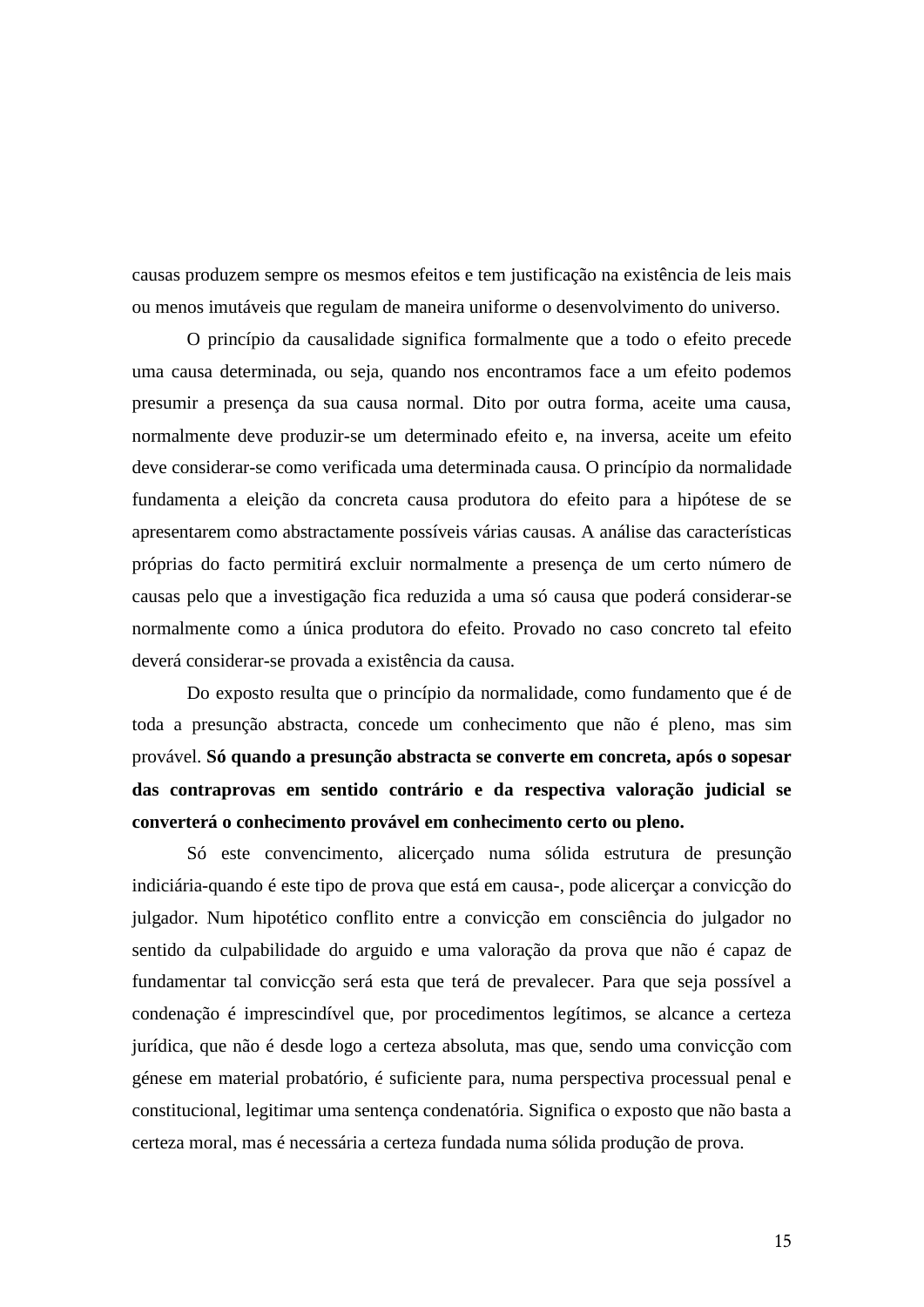A forma como se explana aquela prova fundando a convicção do julgador tem de estar bem patente o que se torna ainda mais evidente no caso da prova indiciária pois que aqui, e para alem do funcionamento de factores ligados a um segmento de subjectividade que estão inerente aos principio da imediação e oralidade, está, também, presente um factor objectivo, de rigor lógico que se consubstancia na existência daquela relação de normalidade, de causa para efeito, entre o indicio e a presunção que dele se extrai.

Como tal a enunciação da prova indiciária como fundamento da convicção do juiz tem de se expressar no catalogar dos factos base, ou indícios, que se considere provados e que vão servir de fundamento á dedução ou inferência e, ainda, que na sentença se explicite o raciocínio através do qual e partindo de tais indícios se concluiu pela verificação do facto punível e da participação do arguido no mesmo. Esta explicitação ainda que sintética é essencial para avaliar da racionalidade da inferência.

### **III**

Não faz a nossa lei processual penal qualquer referência a requisitos especiais em sede de demonstração dos requisitos da prova indiciária.

O funcionamento, e creditação desta, está dependente da convicção do julgador a qual, sendo uma convicção pessoal, deverá ser sempre objectivável e motivável nomeadamente em sede de sentença.

Por qualquer forma é incontornável a afirmação de que a gravidade do indício está directamente ligada ao seu grau de convencimento: é **grave** o indício que resiste ás objecções e que tem uma elevada carga de persuasividade como ocorrerá quando a máxima da experiência que é formulada exprima uma regra que tem um amplo grau de probabilidade. Por seu turno **é preciso** o indicio quando não é susceptível de outras interpretações. Mas sobretudo, o facto indiciante deve estar amplamente provado ou,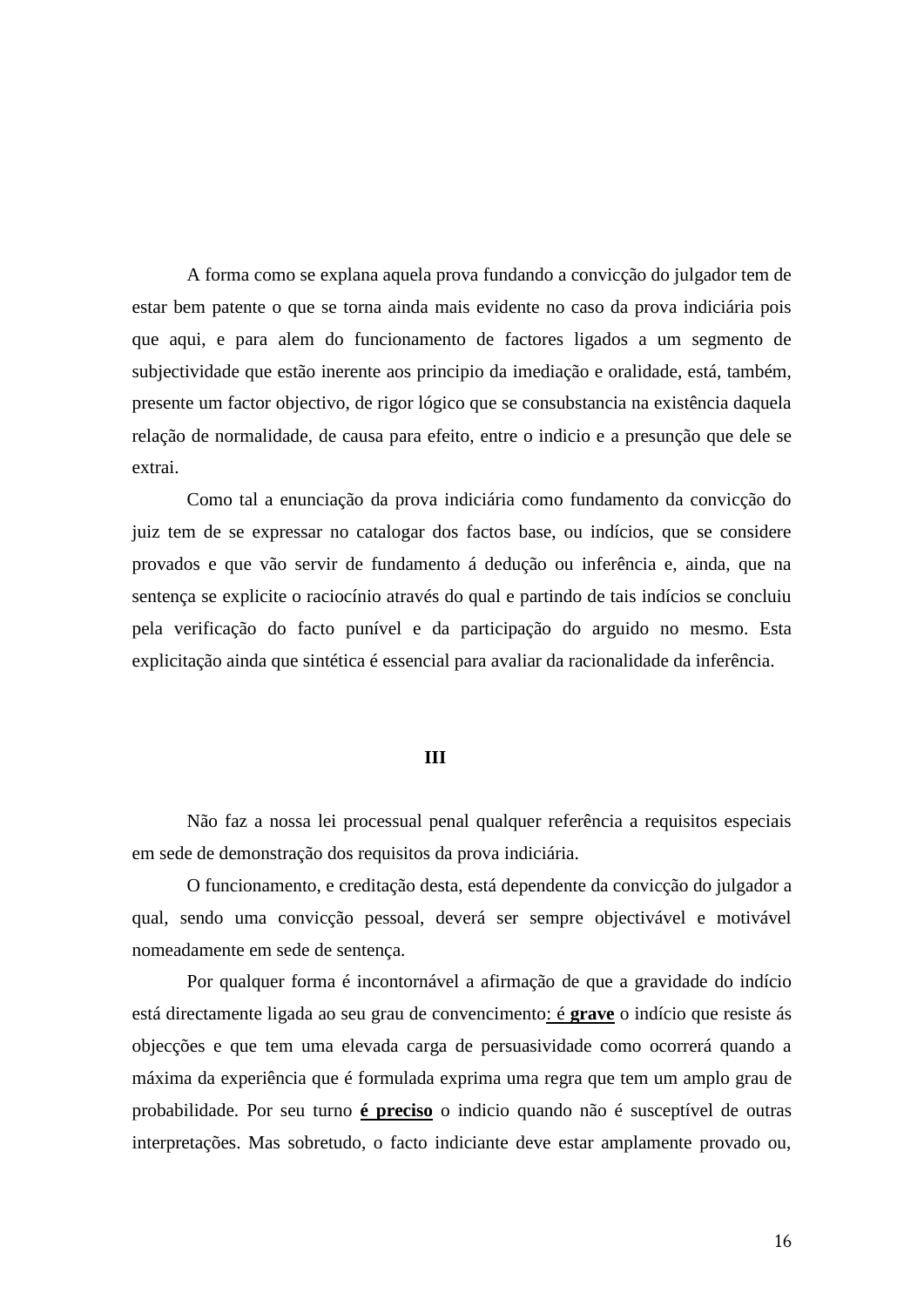como refere Tonini corre-se o risco de construir um castelo de argumentação lógica que não está sustentado em bases sólidas

Por fim os indícios devem ser **concordantes**, convergindo na direcção da mesma conclusão facto indiciante. Porém, uma perplexidade assalta o analista estas áridas matéria na enumeração dos requisitos deste tipo de prova, pelo menos em face da lógica. É que ultrapassando a questão da necessidade de vários indícios ou da suficiência de um indício, o certo é que, quando existe aquela pluralidade, coloca-se a questão do objecto em função dos quais se deve avaliar os requisitos enunciados. **Nunca é demais sublinhar que é a compreensão global dos indícios existentes, estabelecendo correlações e lógica intrínsecas que permite e avaliza a passagem da multiplicidade de probabilidades, mais ou menos adquiridas, para um estado de certeza sobre o facto probando.**

Tal debate, crucial na jurisprudência italiana, tem tido três respostas diferentes: uma **mais garantista**; uma avaliação mais elástica e teleológica e uma tese intermédia. Para os primeiros os requisitos da gravidade; precisão e concordância devem verificarse em relação a cada indício. Para a **tese intermédia** a avaliação da prova indiciária deve considerar os mesmos indícios em parte isoladamente e em parte na sua complexidade total. Mais precisamente o juízo de avaliação da prova indiciária deve acontecer em dois momentos bem distintos. No primeiro momento ocorre a avaliação de cada um dos indícios em termos de gravidade e precisão com o que se pretende, ante do mais, que cada indicio deve ser certo sobre a sua base de partida e, assim, deve estar rigorosamente provada a existência de uma circunstância indiciante; para além disso as regras de experiência comum; lógica ou científicas devem trazer á circunstância indiciante um número restrito e bem preciso de consequências devendo-se excluir da categoria de indicio todas as inferências excessivamente vagas. Só depois de se ter correctamente individualizado os indícios é possível- e necessário- passar á sua avaliação em termos de concordância de forma a restringir o campo das múltiplas possibilidades a uma única certeza.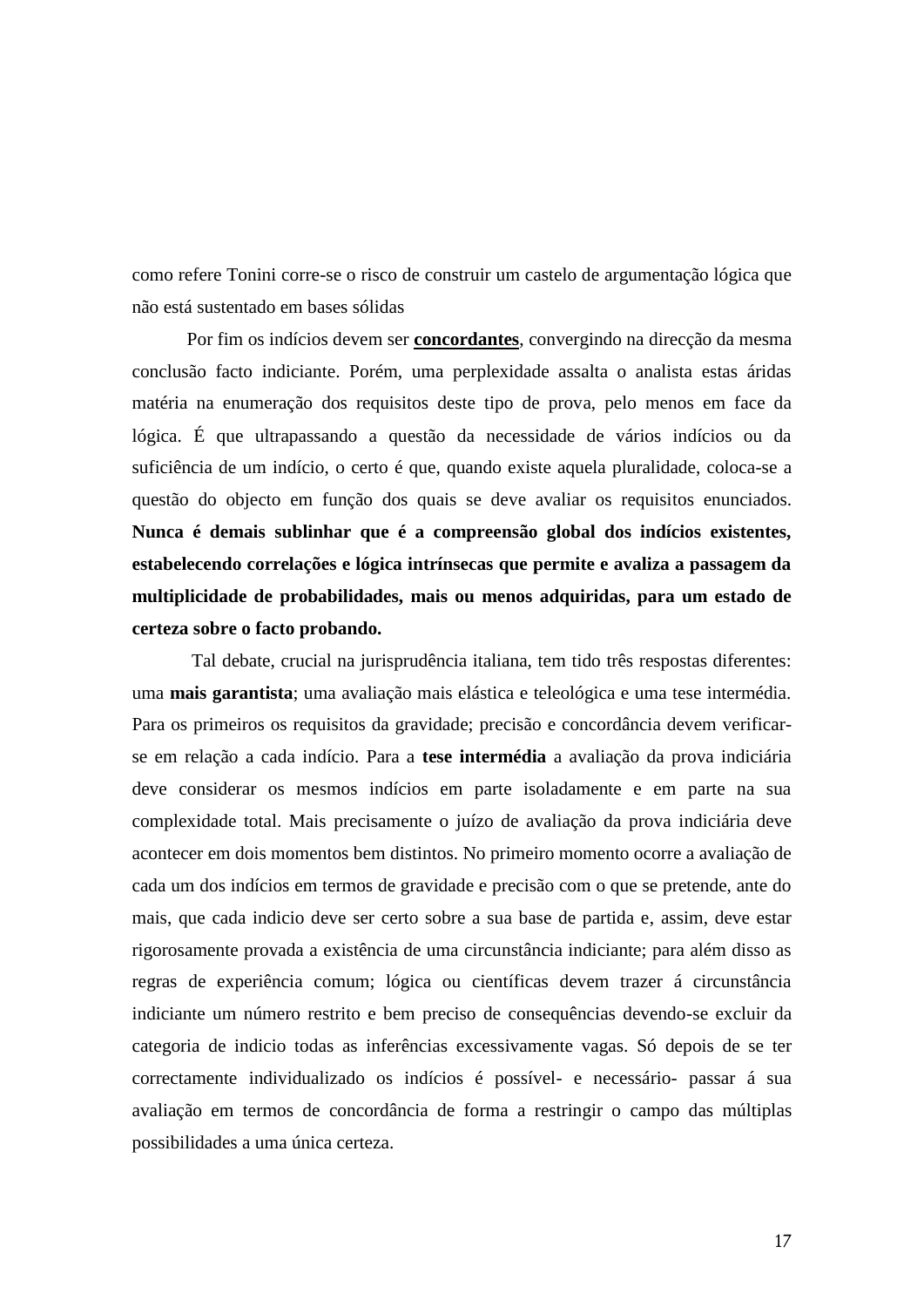**A terceira tese** coloca sobre um plano distinto os pressupostos e consequências. Segundo esta interpretação a prova indiciária deve emergir de uma avaliação global e unitária dos indícios: eles devem ser graves, precisos e concordantes, mas sempre numa perspectiva global, e não considerados isoladamente. É esta, no dizer de Tonini, a convergência na multiplicidade e o que importa é somente o resultado final de uma operação de co-avaliação dos indícios. Na verdade, o indício que, isoladamente, parece ser de pouca gravidade pode assumir uma importância decisiva no seu cotejo e articulação com os restantes indícios.<sup>17</sup>

### **IV**

Pretendendo desenhar alguns dos princípios a que se refere a prova indiciária diremos que na mesma devem estar presentes condições relativas **aos factos indiciadores**; á **combinação ou síntese dos indícios**; á indiciárias **combinação das inferências indiciárias;** e á **conclusão das mesmas**<sup>18</sup> <sup>19</sup> <sup>20</sup>

 $17$  Conf Tonini Prova Penale pag 12 e seg

<sup>18</sup> Dellepiene obra citada pag 93

<sup>&</sup>lt;sup>19</sup> Para Mittermeier a força dos indícios determina-se pelo cumprimento em cada caso e para cada um dos indícios das condições exigidas; pelo seu número; pela sua natureza e concordância: pelas suas relações com as presunções informativas.

<sup>&</sup>lt;sup>20</sup> Conforme Rosas Castaneda -Algumas Consideraciones sobre la teoria de la prueba indiciaria em el proceso penal y los derechos fundamentales del imputado:- *os indícios también pueden observarse según su fuerza conviccional, como tal, distinguirlos entre indicios necesarios y contingentes, según se requiera de uno o varios para formar la convicción del juzgador. Empero, la clasificación más utilizada es aquella que toma en cuenta, el momento de la producción de los indicios, en cuya virtud los indicios pueden ser antecedentes, concomitantes y subsiguientes, esto es, según se trate de circunstancias anteriores, coetáneas o posteriores al delito. Por su fuerza Conviccional: Indicios necesarios y contingentes Ahora bien, lo expuesto precedentemente, obliga a reconocer que existen indicios necesarios e indicios contingentes, en función a las causalidades que emergen de ellos. Los indicios necesarios prueban por sí solos plenamente la veracidad del "dato indicado" al que conducen, por lo que están extensos del requisito de pluralidad; el dato cierto resulta de una relación causal unívoca. Los indicios contingentes, que son los más numerosos, por el contrario, para generar convicción o consolidar ésta sobre algún aspecto del thema probandum o de ésta como totalidad, deben ser mínimo dos; uno solo representa apenas un argumento de probabilidad; más o menos mayor según las circunstancias de cada caso, de la existencia o inexistencia del hecho desconocido que se investiga, que no descarga generalmente el peligro del azar o de la causalidad. Por su relación fáctica con el delito .- Indicios Antecedentes Estos indicios son los anteriores al delito. Están referidos a la capacidad para delinquir y a la oportunidad para la comisión de un delito, tales como tenencia de instrumentos, amenazas previas, ofensas, enemistades, interés en la desaparición de una persona. Los tres últimos son los denominados indicios de móvil delictivo, que son indicios psicológicos de suma importancia, en el entendido que*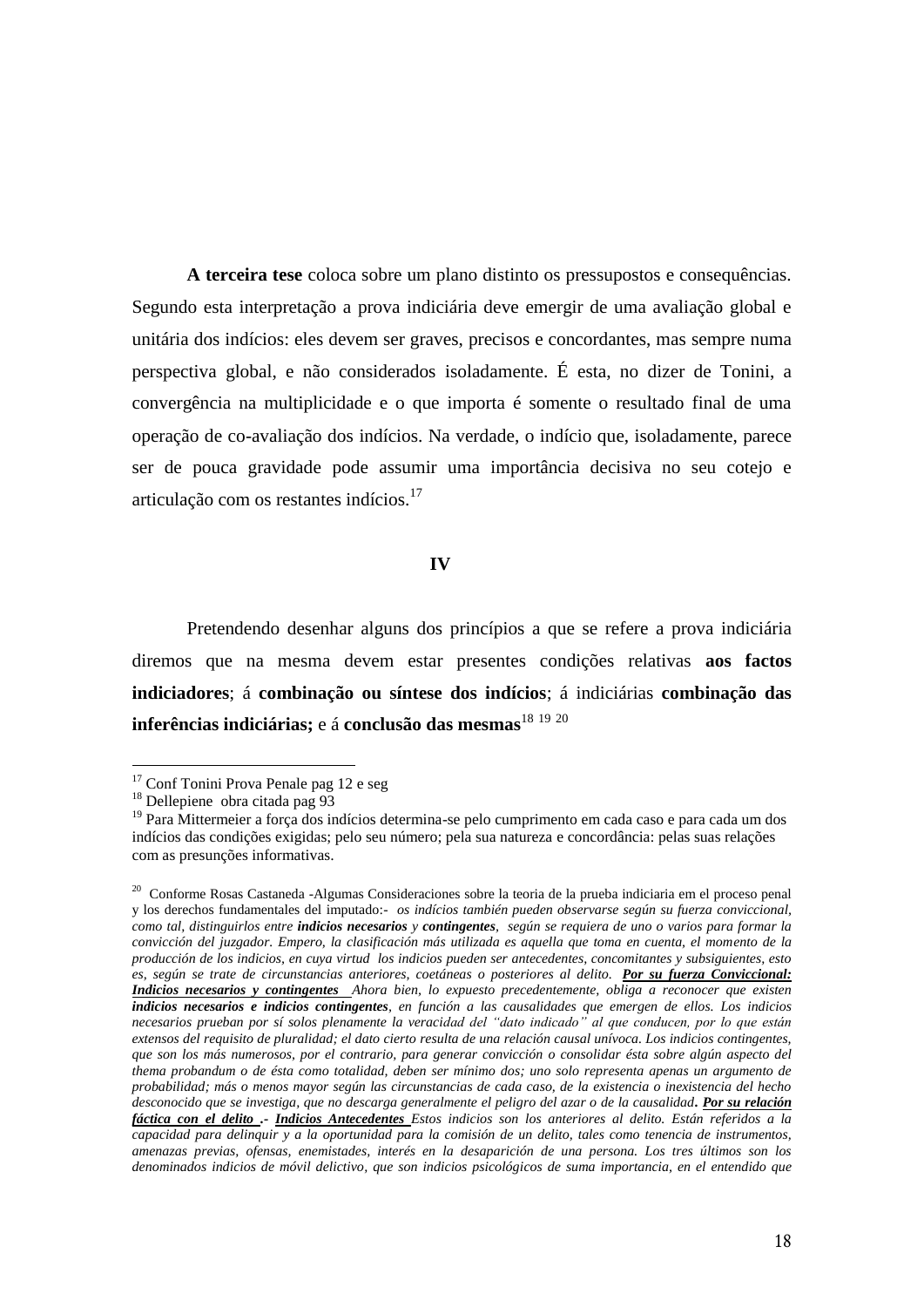*toda acción human, y, especialmente la delictiva, que implica sanciones y molestias, tiene una razón, un motivo que la impulsa. Sólo asociados a otros indicios, éstos pueden constituir prueba suficiente.- Indicios Concomitantes Son los indicios que resultan de la ejecución del delito, se presentan simultáneamente con el delito. A este rubro pertenecen los indicios de presencia y los indicios de participación en el delito. Los primeros, en la clasificación de GORPHE, también llamados de "oportunidad física", están dirigidos a establecer la presencia física del imputado en el lugar de los hechos. Los segundos, tienden a señalar una participación más concreta del imputado en los hechos.3.- Indicios SubsiguientesSon, al decir de MARTÍNEZ RAVE, los que se presentan con posterioridad a la comisión del delito. En la clasificación de GORPHE se trata de los indicios de actividad sospechosa. Pueden ser acciones o palabras, manifestaciones hechas posteriormente a amigos, el cambio de residencia sin ningún motivo, el alejarse del lugar donde se cometió el ilícito, el fugarse después de estar detenido, el ocultar elementos materiales del delito, la preparación de falsas pruebas sobre su inocencia, la consecución de testigos falsos.Los indicios de presencia y participación en el delito, que también se pueden llamar de oportunidad física, o de oportunidad material en sentido estricto, obtenidos del importante hecho de que el individuo estuviera, sin razón plausible, en el lugar y al tiempo del delito. En sentido amplio, aquí se ubican indicios muy diversos, sacados de todo vestigio, objeto o circunstancias que implique un acto en relación con la perpetración del delito: señales de fractura o de sustracción, rastros de golpes o de polvo, manchas de sangre o barro, tenencia del instrumento del delito, descubrimiento de un objeto comprometedor en el lugar del hecho o en la casa del sospechoso.[ Ese hecho material resulta sospechoso, solo porque no tiene justificación o, más aún, porque el acusado lo explica mal[Ahora bien, en cuanto a los Indicios provenientes de la personalidad, esta clase de indicios tienden a tomar en consideración la conducta anterior del sujeto y su personalidad a fin de inferir de ello si tiene capacidad delictiva que conduzca a presumir su autoría en el hecho que se investiga. En consecuencia, liminarmente es preciso hacer una importante aclaración respecto a que ello no importa adoptar un "Derecho Penal de autor", sino simplemente valorar como prueba esos extremos para añadir al resto del material probatorio otros que resultan importantes para determinar en conjunto su responsabilidad. Así, los indicios de capacidad para delinquir, que también pueden llamarse de oportunidad personal proceden de la compatibilidad de la personalidad física y moral con el acto cometido. Por lo que se sabe del conjunto de su carácter, de su conducta pasada, de sus costumbres y disposiciones, se deduce que el acusado era capaz de haber cometido el delito imputado o, inclusive, que fue llevado a ejecutarlo. [33] Constituye una condición necesaria, pero no suficiente, de la culpabilidad: unas veces proporciona una simple posibilidad y otras, una probabilidad o verosimilitud, pero no certeza.Indicios sobre el móvil delictivo: Se debe partir de la premisa general de que no existe acto voluntario sin motivo o móvil. […] de modo que cuando un individuo, se decide a quebrantar la ley y exponerse a una sanción penal, es porque persigue obtener una ventaja, una venganza, o cualquier otro objetivo que se le presenta con tal intensidad que lo lleva a estimar con desdén la eventual sanción. Esta razón predominante es lo que se llama el móvil para delinquir; el cual, como es una condición esencial de todo delito, es de necesaria comprobación, ya por medio de verdaderas pruebas, ya por simples presunciones. El móvil puede considerarse bajo dos aspectos: externo, y entonces es el suceso, la causa, el accidente, que impulsan el ánimo, e interno, siendo entonces el afecto mismo del ánimo que impulsa el delito.[35] De allí que, el autor opta por realizar su objetivo asumiendo el riesgo de las consecuencias. Estos objetivos son los motivos o móviles de los que, cuando el individuo ha obrado voluntariamente, es importante indagar para encontrarle un justificativo al acto delictivo. Indicios de actitud sospechosa: Generalmente existen comportamientos del sujeto, anteriores o posteriores al hecho, que por su especial singularidad o extravagancia permiten inferir que tiene relación con el delito cometido.Deducidos de lo que se llama rastros mentales o, en términos más genéricos, de las manifestaciones del individuo, anteriores o posteriores al delito; en pocas palabras, al comportamiento en cuanto revela el estado de ánimo del acusado en relación con el delito; es decir, tanto su malvada intención antes del delito, como su conciencia culpable después de haberlo realizado.Indicios derivados de una mala justificación: Una vez colectados suficientes elementos probatorios que indiquen a determinado sujeto como autor del hecho delictivo, es menester interrogar al mismo a los fines de que, dando su versión, explique las razones de la existencia de ese material de cargo uno por uno. Su discurso, cualquiera que sea, servirá para integrar la interpretación de aquellas pruebas. Tanto es así que si el inculpado suministra explicaciones satisfactorias y que además se comprueban, los elementos indiciarios existentes pierden eficacia. A la inversa, si sus justificaciones son inaceptables, ambiguas, equívocas, tendientes a eludir una respuesta concreta, deficientes, inventadas o mendaces, todo lo cual también debe comprobarse, ello configurará un refuerzo de aquellos indicios, dando lugar a edificar una plataforma de cargos desfavorable a su situación procesal. La mala justificación se erige así como un complemento indiciario de los demás elementos de prueba.Como se observa, las pautas que se han seguido en las ejecutorias mencionadas,*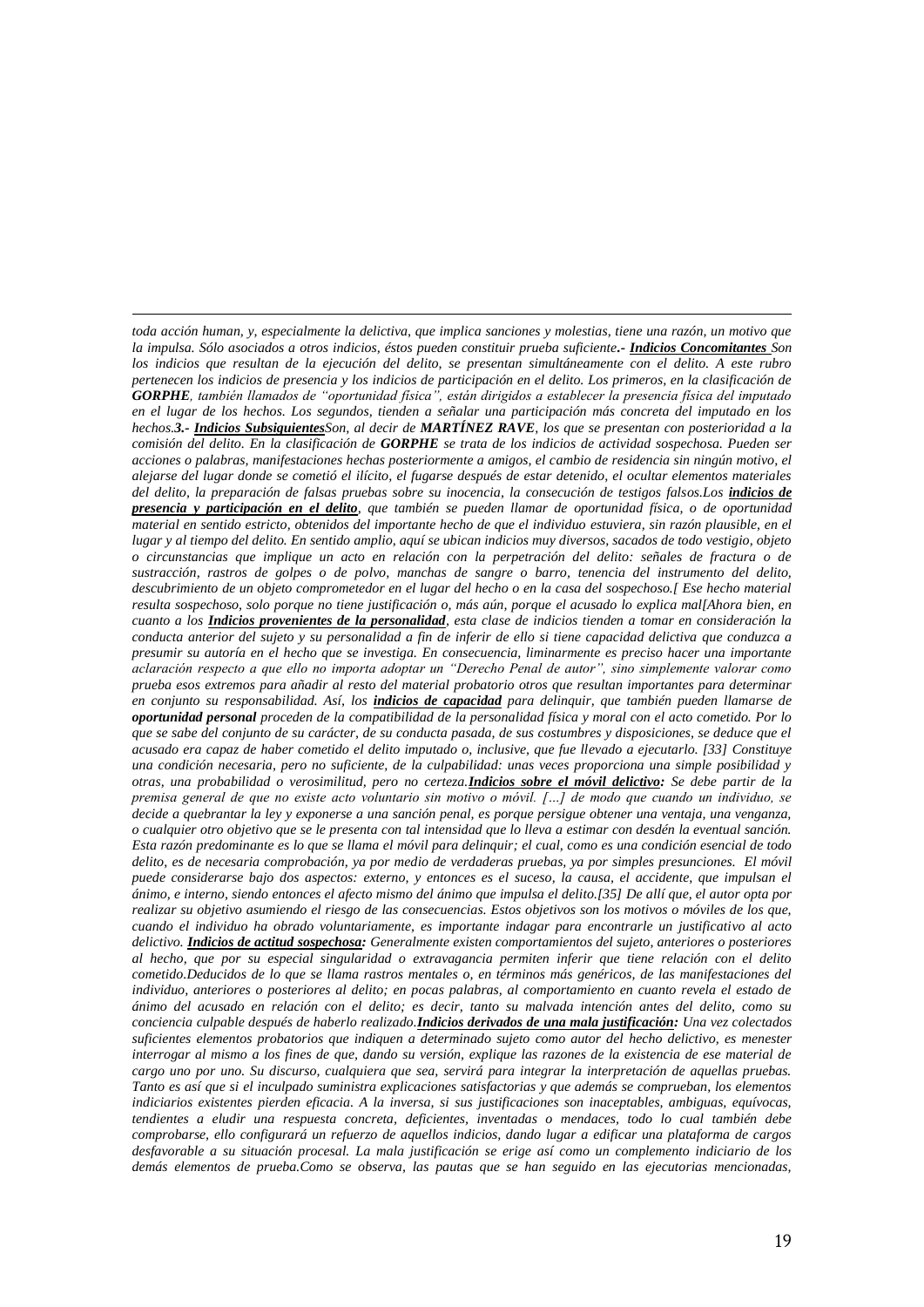# Assim

<u>.</u>

1 ) Os indícios devem estar comprovados e é relevante que esta comprovação resulte de prova directa, o que não obsta a que a prova possa ser composta, utilizando-se, para o efeito, provas directas imperfeitas, ou seja, insuficientes para produzir cada uma em separado prova plena $^{21}$ 

Porém, estamos em crer que a exclusão de indícios contigentes e múltiplos, que não deixam dúvidas acerca do facto indiciante como prova de um facto judiciário, e pela simples circunstância de serem resultado de prova indirecta, é arbitral e ilógica e constitui um consequência de preconceitos considerando a prova indiciária como uma prova inferior

A prova por inspecção ocular é a que, normalmente facilita a recolha de indícios pelo menos numa fase inicial de recolha da prova. Porém, como acentua Clement Duran os demais meios probatórios também transmitem elementos indiciários de relevo. Assim pode suceder com uma declaração ou um documento, uma parte ou um segmentos dos quais pode fazer alusão a um facto indiciário que é relevante para o julgamento (por exemplo se era noite se o carro tinha ficado fechado ou aberto qual foi o preço de aquisição etc)

Directamente relacionada com a questão da unidade, ou pluralidade de indícios, que se examinará, situa-se a questão dos indícios periféricos, ou instrumentais, em relação ao facto probando. Significa o exposto que os factos indiciantes não têm de coincidir necessariamente como os que conformam o facto sujeito a julgamento, ou algum dos seus elementos ou bem a autoria material do facto ilícito, mas podem tratarse de factos que estão em conexão ou relação directa com aqueles, situando-se na sua

*responden a la clasificación que realiza GORPHE, según su papel en la prueba de la imputabilidad y de la culpabilidad, tanto en cargo, como en descargo.*

<sup>&</sup>lt;sup>21</sup> Para Clement Duran La prueba Penal pag 639 a prova indiciária pode realizar-se por qualquer meio probatório incluindo outra presunção (com recusa do velho aforismo praesumptio de praesumptione non praesimitur).No mesmo sentido Echandia Teoria General da Prueba judicial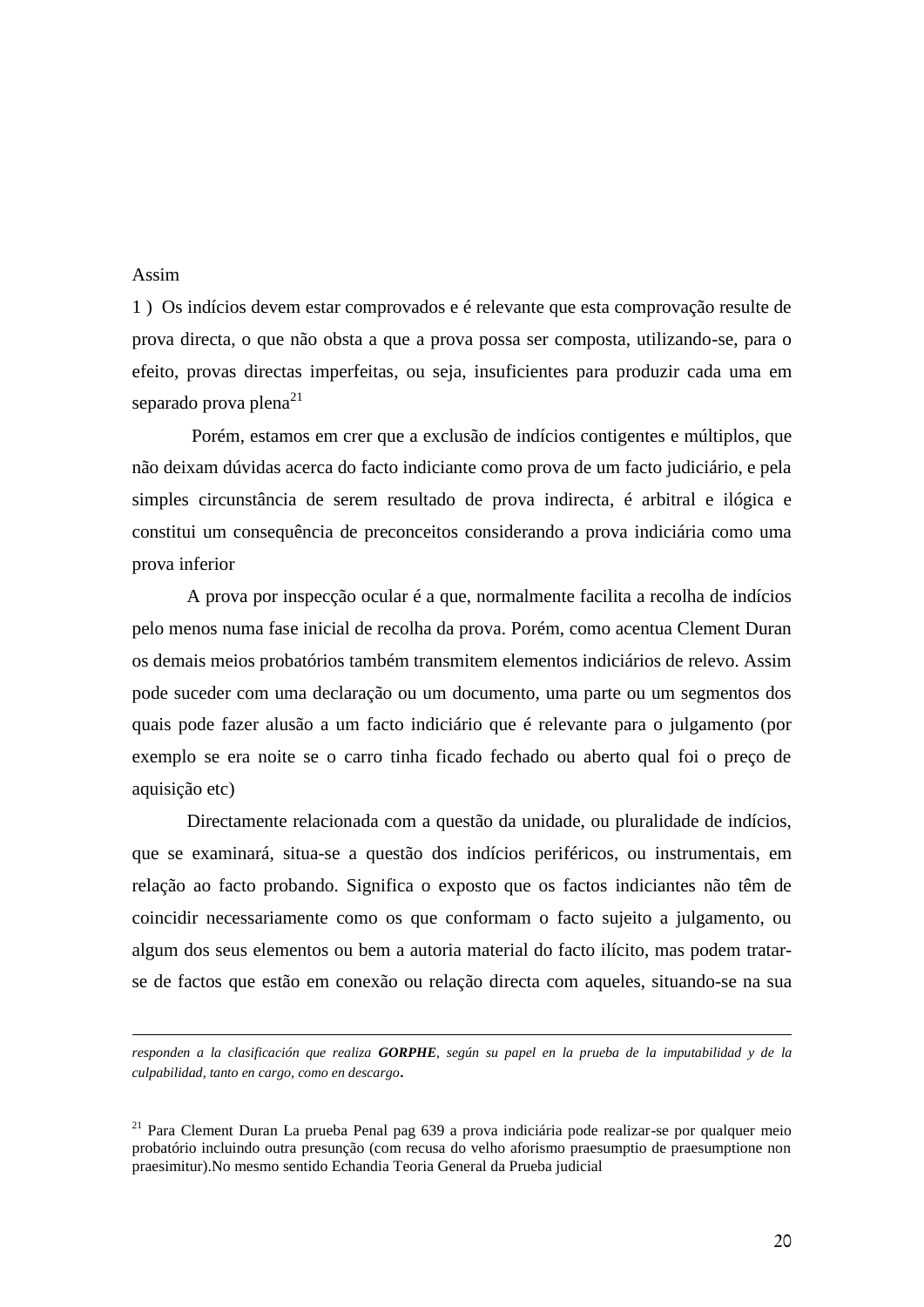periferia sendo indicativos da realidade do facto que se pretende provar. Isto significa que devem ser concomitantes, ou seja, que devem acompanhar-se entre si por constituir diversos aspectos fácticas de um determinado facto penalmente relevante e que, em consequência têm uma existência comum e em paralelo $^{2223}$ 

2) Os factos indiciadores devem ser objecto de análise crítica dirigida á sua verificação, precisão e avaliação o que permitirá a sua interpretação como graves, médios ou ligeiros. Porém, e como refere Bentham, não é pela circunstância de se inscreverem nesta última espécie que os indícios devem ser afastados pois que o pequeno indício conjugado como outros pode assumir uma importância fundamental.

3) Os indícios devem também ser independentes e, consequentemente, não devem considerar-se como diferentes os que constituam momentos, ou partes sucessivas, de um mesmo facto. Framarino ilustra este último ponto com o seguinte exemplo: "uma testemunha terá visto o arguido sair precipitadamente da casa da licença de Ticio; outro tê-lo-á visto numa viela transversal á mesma casa e uma outra viu entrar no carro na mesma transeversal e ausentar-se". Estas três declarações não servem dar a fé mais do que de um único facto indiciário, e este, por mais do que é provado de mil maneiras, nunca constituirá mais do que uma única indicação.

4) Quando não se fundamentem em leis naturais que não admitem excepção os indícios devem ser vários.

<sup>22</sup> Clement Duran obracitada pag 640

<sup>&</sup>lt;sup>23</sup> Por exemplo as circunstâncias de lugar e tempo são factos especialmente indicativos no que respeita á consumação de um crime de furto: se uma pessoa é surpreendida ás quatro da madrugada nas imediações de um ou vários veículos furtados têm-se indícios muito fortes para fundamentar a atribuição de autoria. Outro tanto se pode dizer no caso de um vestígio de uma mancha de sémen na roupa da vitima e que segundo um relatório pericial corresponde ao sémen do acusado.Trata-se de um facto periférico ou alheio ao acto constitutivo da agressão sexual, mas que indica claramente que aquele acusado foi o autor da agressão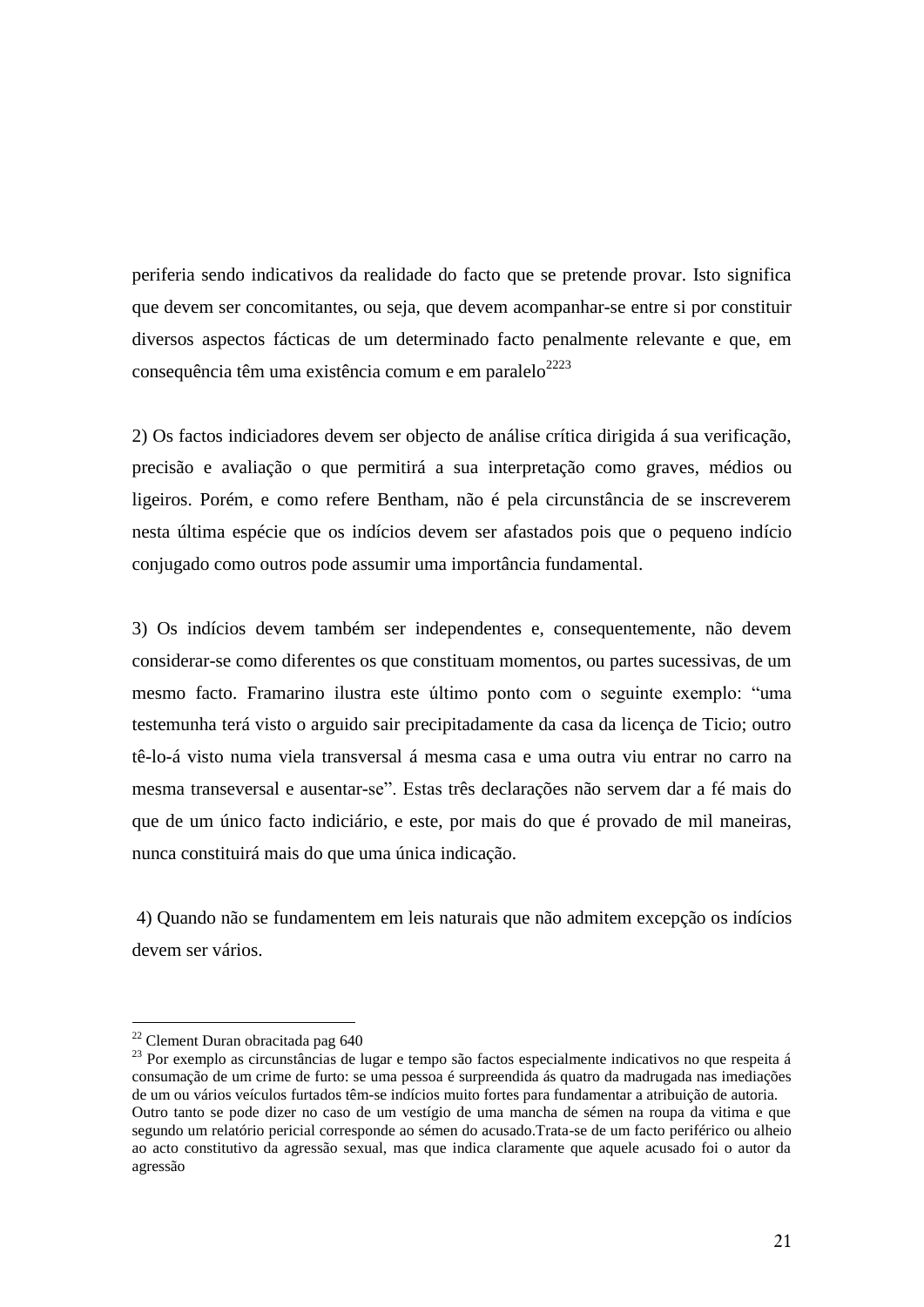Todavia, a exigência formulada por alguns autores no sentido de existência de um determinado número de indícios concordantes não se afigura de todo razoável e antes se reconduz a uma exigência matemática de algo que se situa no domínio da lógica. De concreto pensamos que apenas se pode formular a exigência daquela pluralidade de indícios quando os mesmos considerados isoladamente não permitirem a certeza da inferência

Porém quando o indício mesmo isolado é veemente, embora único, e eventualmente assente apenas na máxima da experiência o mesmo será suficiente para formar a convicção sobre o facto.

. 5) Os indícios devem ser concordantes, ou seja, conjugar-se entre sí, de maneira a produzir um todo coerente e natural, no qual cada facto indiciário tome a sua respectiva colocação quanto ao tempo, ao lugar e demais circunstancias 24.

Neste aspecto Devis Echandia refere que os indícios se avaliam e não se contam, motivo pelo qual não basta somente a pluralidade já que é indispensável que, examinados em conjunto, produzam a certeza sobre o facto investigado e para que isto ocorra requere-se que sejam graves que concorram harmonicamente a apontar o mesmo facto.

6) As inferências devem ser convergentes ou seja não podem conduzir a conclusões diversas e a ligação entre o facto base e a consequência que dele se extrai deve ajustarse ás regras da lógica e ás máximas da experiência.

7)- Por igual forma deve estar afastada a existência de contra indícios pois que tal existência cria uma situação de desarmonia que faz perder a clareza e poder de convicção ao quadro global da prova indiciária.25

<sup>&</sup>lt;sup>24</sup> Os indícios podem referir-se á integração dos elementos materiais do tipo legal (indicio do delito) ou á autoria material do crime.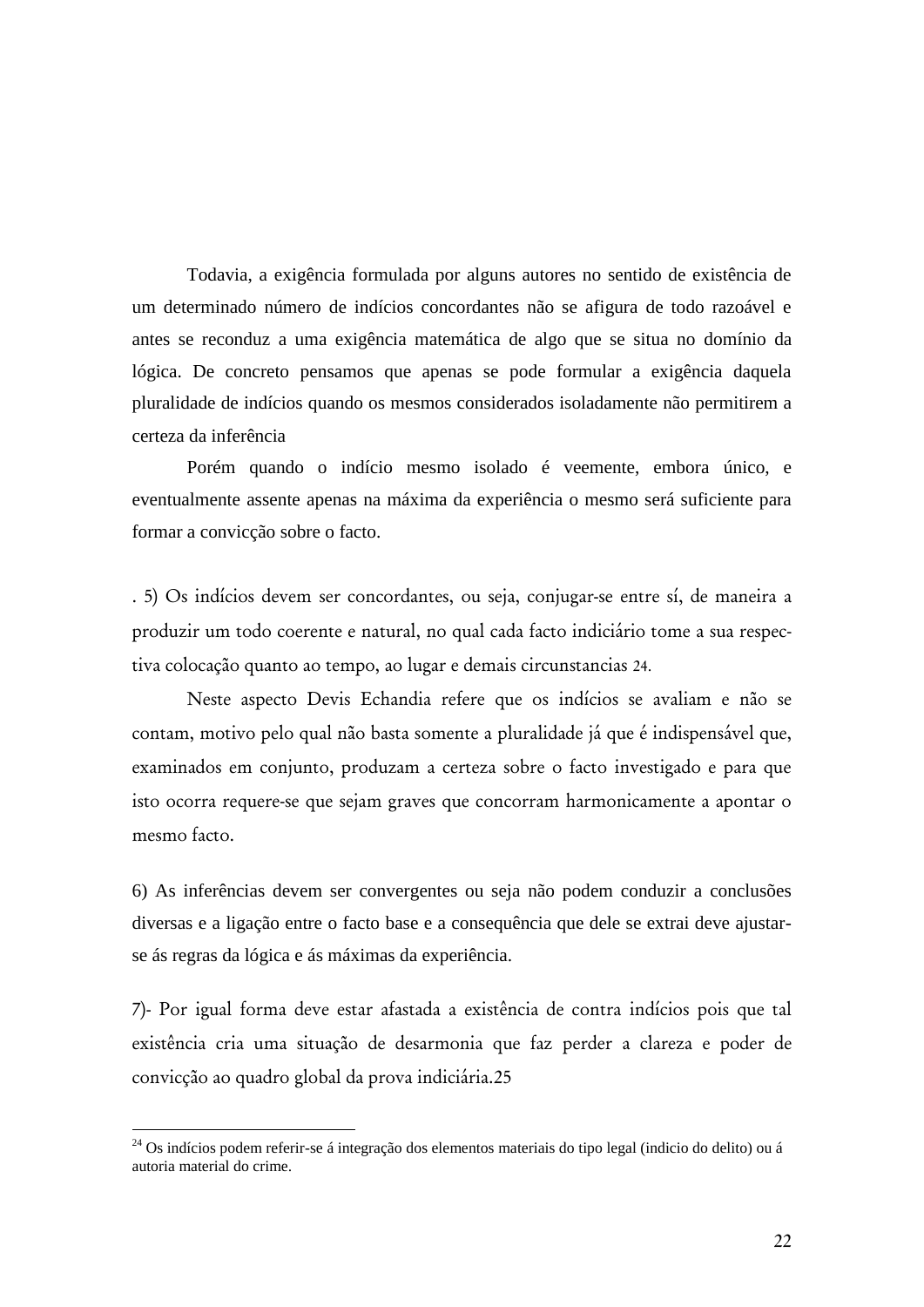**O contra-indicio destina-se a infirmar a força da presunção produzida e, caso não tenha capacidade para tanto, pela sua pouca credibilidade, mantém-se a presunção que se pretendia elidir.**

# **V**

Verificados os respectivos requisitos pode-se afirmar que o desenrolar da prova indiciária pressupões três momentos distintos.:- a demonstração do facto base ou indício que, num segundo momento faz despoletar no raciocínio do julgador uma regra da experiência, ou da ciência, que permite, num terceiro momento, inferir outro facto que será o facto sob julgamento.

# Assim,

<u>.</u>

Em primeiro lugar é necessário que os indícios sejam verificados, precisados e avaliados. Em seguida tem lugar a sua combinação ou síntese. Esta operação intelectual efectiva-se com a colocação respectiva de cada facto ou circunstância acessória, e a sua coordenação com as demais circunstâncias e factos, e dá lugar é reconstrução do facto principal. Esta síntese de factos indicadores constitui a pedra de toque para avaliar a exactidão e valor dos indícios assim como também releva para excluir a possibilidade de falsificação dos indícios.<sup>26</sup>

Ao ocupar-se da prova por concurso de indícios e estabelecer que condições devem estes reunir para fazer prova plena os autores exigem, uniformemente, como se irá explanar a concordância de todos os indícios<sup>27</sup> pois que sendo estes factos acessórios de um facto principal, ou partes circunstancias de um único facto, de um

<sup>&</sup>lt;sup>25</sup> Contra indícios ou contra presunções lhe chama Mittermaier Tratado pag 376

<sup>26</sup> Uma questão importante que se suscita a propósito da concordância de indícios é da suficiência de um único indicio para fundamentar o facto probando.estamos em crer que nada impede que um único indicio possa fundamentar tal conclusão desde que a prova indiciária conjugada com os restantes elementos pernita inferir sobre a certeza da conclusão.

 $^{27}$  Deve afirmar-se que concordância e convergência são conceitos distintos. Como afirma Dellapiene.

A primeira refere-se aos indícios ou factos indiciadores a segunda ás deduções ou inferências judiciárias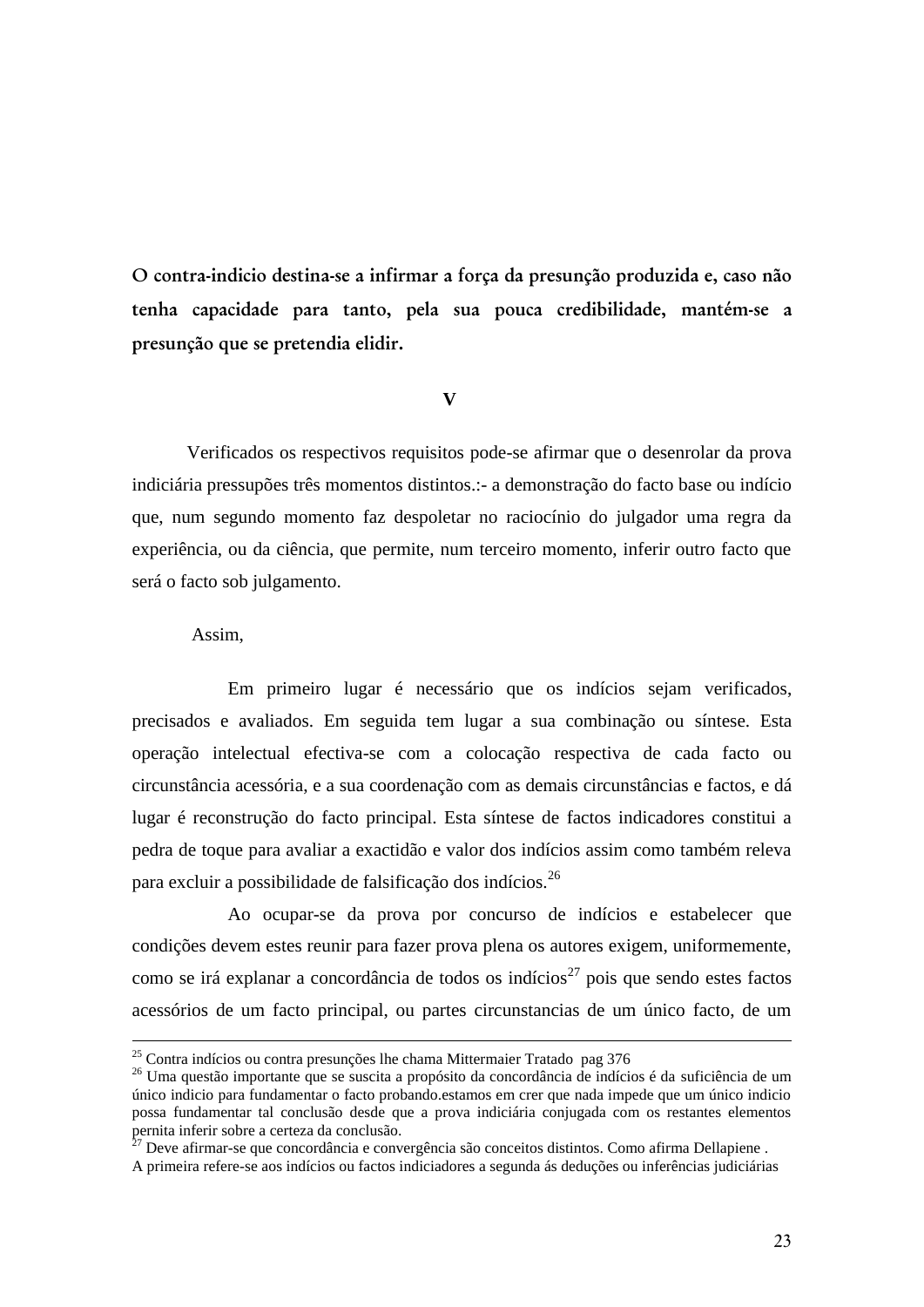drama humano devem necessariamente ligar-se na convergência das três unidades: o tempo, o lugar e acção por forma a que cada indicio está obrigado a combinar-se com os outros, ou seja, a tomar o seu lugar correspondente no tempo e espaço e todos a coordenar-se entre si segundo a sua natureza e carácter ou segundo relações de causa a efeito.

Em ultima análise está presente no nosso espírito a improbabilidade de aquela série de índicos poder apontar noutro sentido que não o atingido (Exemplo: feridas múltiplas – ódio; ameaças de morte; arma pertencente ao arguido)

O terceiro momento reside no exame da relação entre facto indiciante e facto probando ou seja o funcionamento da presunção. Como refere Duran a essência da prova indiciária reside na conexão entre o indício base e o facto presumido, fundamentada no princípio da normalidade conectado a uma máxima da experiência é a essência de toda a presunção. A máxima da experiência constitui a origem de toda a presunção- em combinação com o facto presumido que é o ponto de partida inverso e é o fundamento da mesma por aplicação do princípio da normalidade $^{28}$ 

### **IV**

A necessidade de controle dos instrumentos através dos quais o juiz adquire a sua convicção sobre a prova visa assegurar que os mesmos se fundamentam em meios racionalmente aptos para proporcionar o conhecimento dos factos e não em meras suspeitas ou intuições ou em formas de averiguação de escassa ou nula fiabilidade. Igualmente se pretende que os elementos que o julgador teve em conta na formação do seu convencimento demonstrem a fidelidade as formalidades legais e as garantias constitucionais.

As regras da experiência ou regras de vida como ensinamentos empíricos que simples facto de viver nos concede em relação ao comportamento humano e que se

<sup>&</sup>lt;sup>28</sup> Vg a venda de objecto a preço muito abaixo do preço de custo ou a posse dos papelinhos de droga